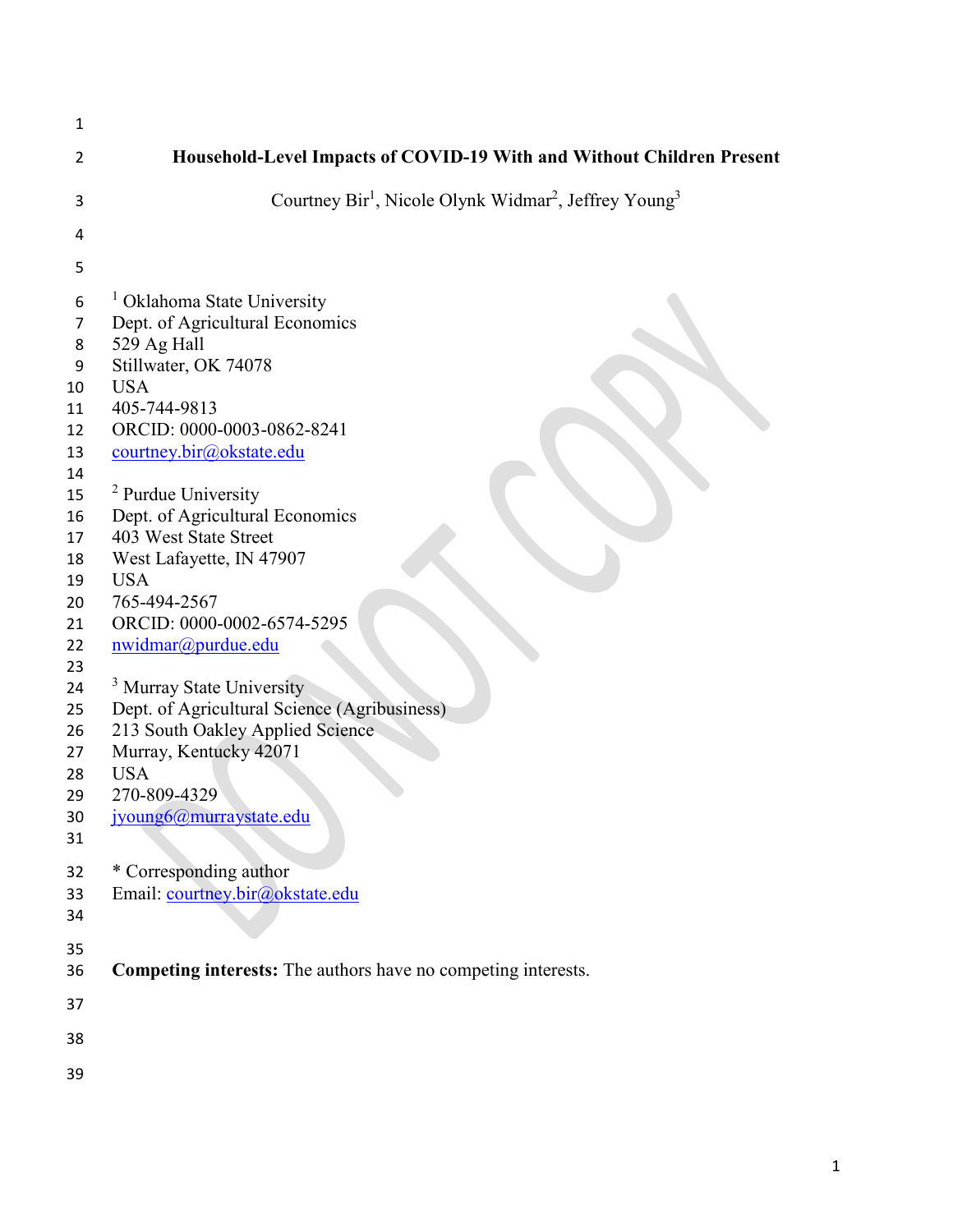#### **COVID-19 Era Impacts on Households with Children**

# **Abstract**

 Households with children faced unique challenges from COVID-19 adjustments, including balancing economic factors alongside the concurrent loss of support systems and increase in caregiver requirements (i.e. providing schooling). A nationally representative sample of 1,198 45 U.S. residents were surveyed between June  $12<sup>th</sup>$  and  $20<sup>th</sup>$  2020, of which 347 respondents reported having children under 18 in their household. In households with children, 20% reported they were unable to access their usual childcare, 53% had to take on schooling activities, and 28% were not able work or had to cut back on hours due to childcare responsibilities. For all five household activities studied, mean impact was higher for households with children than those without. We modeled self-reported ability to find meat, milk and perishable grocery items and found that having a child increased the impact score by 0.360 and being female increased the score by 0.273. There was an increased probability the respondent took on schooling activities for their child if they were female, supporting concerns specific to female caregiver's employment and economic consequences in light of changes in response to COVID-19.

#### **Introduction**

 As schools closed in response to the rapidly spreading COVID-19 virus, many parents and caretakers grappled with balancing caregiving and schooling activities alongside maintenance of employment and financial stability. Changes to daily routine and loss of support systems added a layer of complexity to caretaking activities (McLean, 2020). In addition to balancing economic and caregiving responsibilities the physiological impacts of caretaking for individuals unable to care for themselves compounded the emotional tolls for many people. Media attention on physical health outcomes, mental and emotional wellbeing (Panchal et al., 2020), economic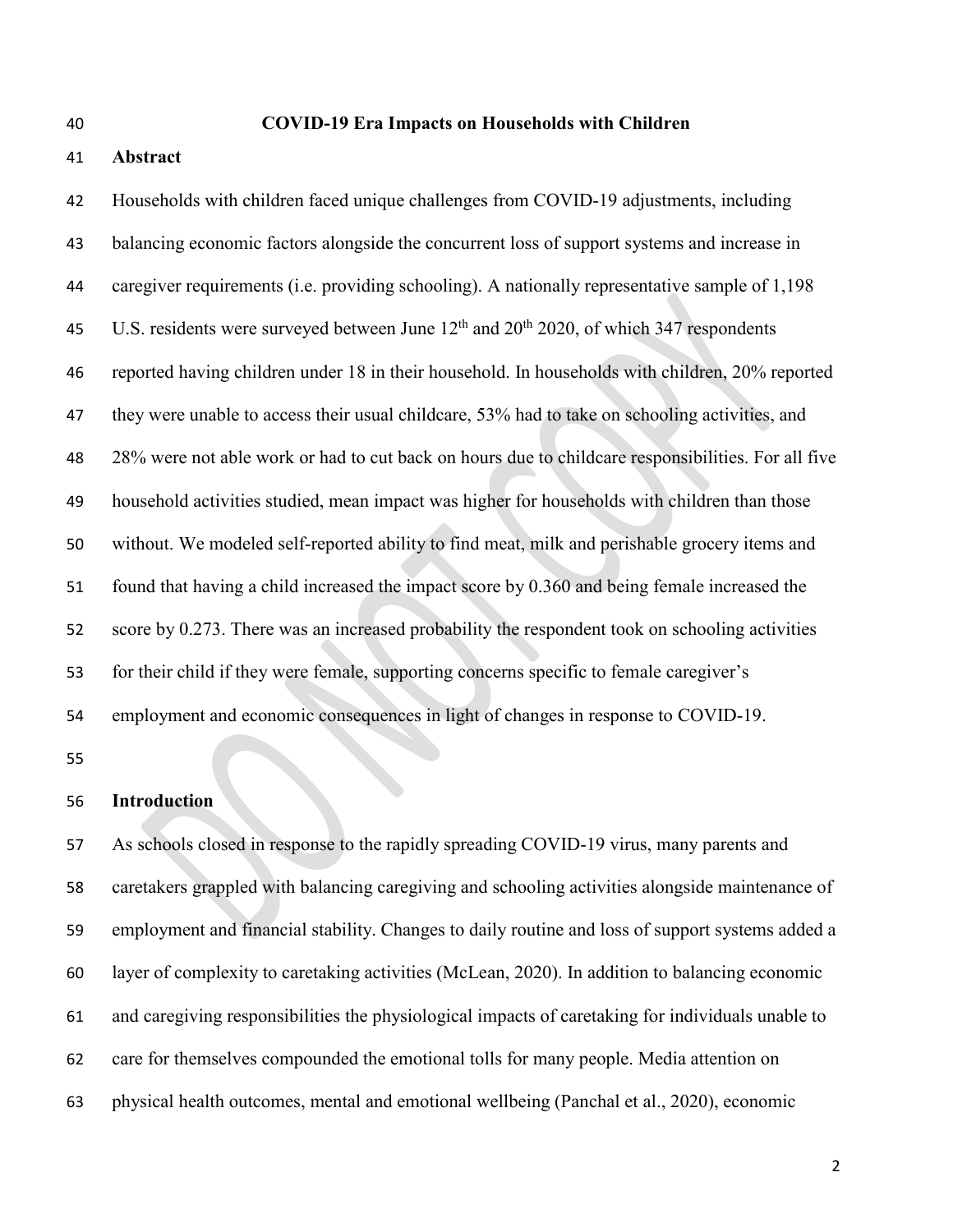| 64 | consequences (The Economist, 2020; The World Bank, 2020), and societal challenges resulting       |
|----|---------------------------------------------------------------------------------------------------|
| 65 | from the COVID-19 pandemic are plentiful. Many families are facing economic stresses of           |
| 66 | employment changes compounded with increased caretaker duties managing home care without          |
| 67 | social or structural support networks.                                                            |
| 68 | Societal challenges emerged quickly when critical employees, such as medical                      |
| 69 | professionals, were forced to balance childcare and family needs alongside health-care work       |
| 70 | (Viner et al., 2020). In some regions of the U.S., parents who are dependent on school and        |
| 71 | childcare to be able to work supply as much as 29% of the workforce, making their re-entry into   |
| 72 | the workforce important for post-COVID-19 economic recovery (Bateman, 2020). As fall              |
| 73 | approached, national news media covered the struggles between professional lives and caring for   |
| 74 | children who may be out of school entirely, intermittently, or while schedules still unknown just |
| 75 | days or weeks prior to anticipated reopenings (Beer, 2020). A survey conducted of 1,000           |
| 76 | working parents of children under 15, found 73% of respondents reported major changes at work     |
| 77 | if schools do not reopen, including schedule amendments (44%), looking for an alternate job       |
| 78 | (21%), or even leaving the workforce entirely (15%) (Paisner, 2020).                              |
| 79 | There has been widespread public interest on household's survival and functionality               |
| 80 | during pandemic-related shutdowns. This analysis seeks to contribute to the understanding of      |
| 81 | COVID-19's impacts on U.S. households, with particular interest in impacts on households with     |
| 82 | children (versus those without children). It is hypothesized that households with children        |
| 83 | experienced unique impacts of COVID-19 adjustments. The significance of personal                  |
| 84 | demographics, household demographics, and beliefs about mask-wearing to lessen risk of            |
| 85 | disease spread are explored with respect to understanding self-stated impacts on                  |
| 86 | childcare/schooling and other household activities. Greater understanding of pandemic-era         |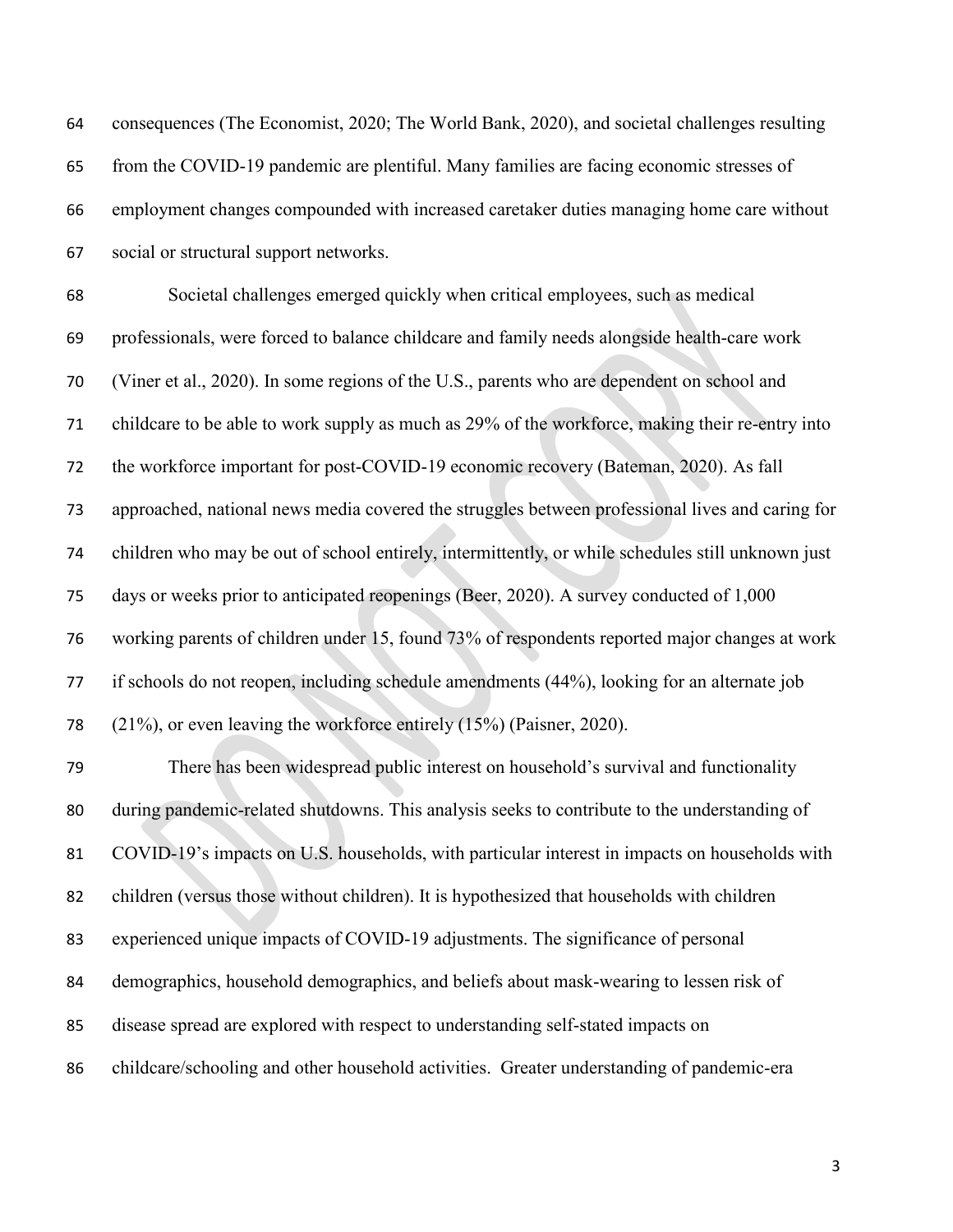impacts in households with children may facilitate future resource allocation decisions.

Disproportionate impacts of the pandemic on women, individuals working in certain industries,

and/or caretakers are increasing concerns worthy of further analyses.

## **Methods**

 Data collection took place during the beginning of the relaxation of social distancing in the U.S., from June 12, 2020 to June 20, 2020. A total of 1,198 completed responses were obtained; of them, 347 reported having children in the household while 851 reported no children under the age of 18 resided in their household at the time of data collection. The company Kantar, which hosts a large opt-in panel database (Kantar, 2020), was used to obtain survey respondents. All survey respondents were required to be 18 years of age or older to participate. The research process was approved by Oklahoma State University IRB (number: 20-283). Quotas were set within Qualtrics, an online survey tool (Qualtrics, 2020), to target the proportion of respondents to match the U.S. census proportions for sex, age, education, income, and U.S. region of residence (U.S. Census, 2016). This analysis focuses on potential differences in the impact of COVID-19 on daily life and beliefs surrounding the use of face masks between those who indicated they had children in their household and those that did not. The test of proportions was employed to evaluate demographic differences between the two groups of respondents. 105 A test of the difference of two proportions  $\widehat{p_1}$  and  $\widehat{p_2}$ , can be calculated as:

106 
$$
Z = \frac{\widehat{p_1} - \widehat{p_2}}{\sqrt{\widehat{p_p}(1 - \widehat{p_p})(\frac{1}{n_1} + \frac{1}{n_2})}}
$$
(1)

given:

108 
$$
\widehat{P}_p = \frac{x_1 + x_2}{n_1 + n_2} \tag{2}
$$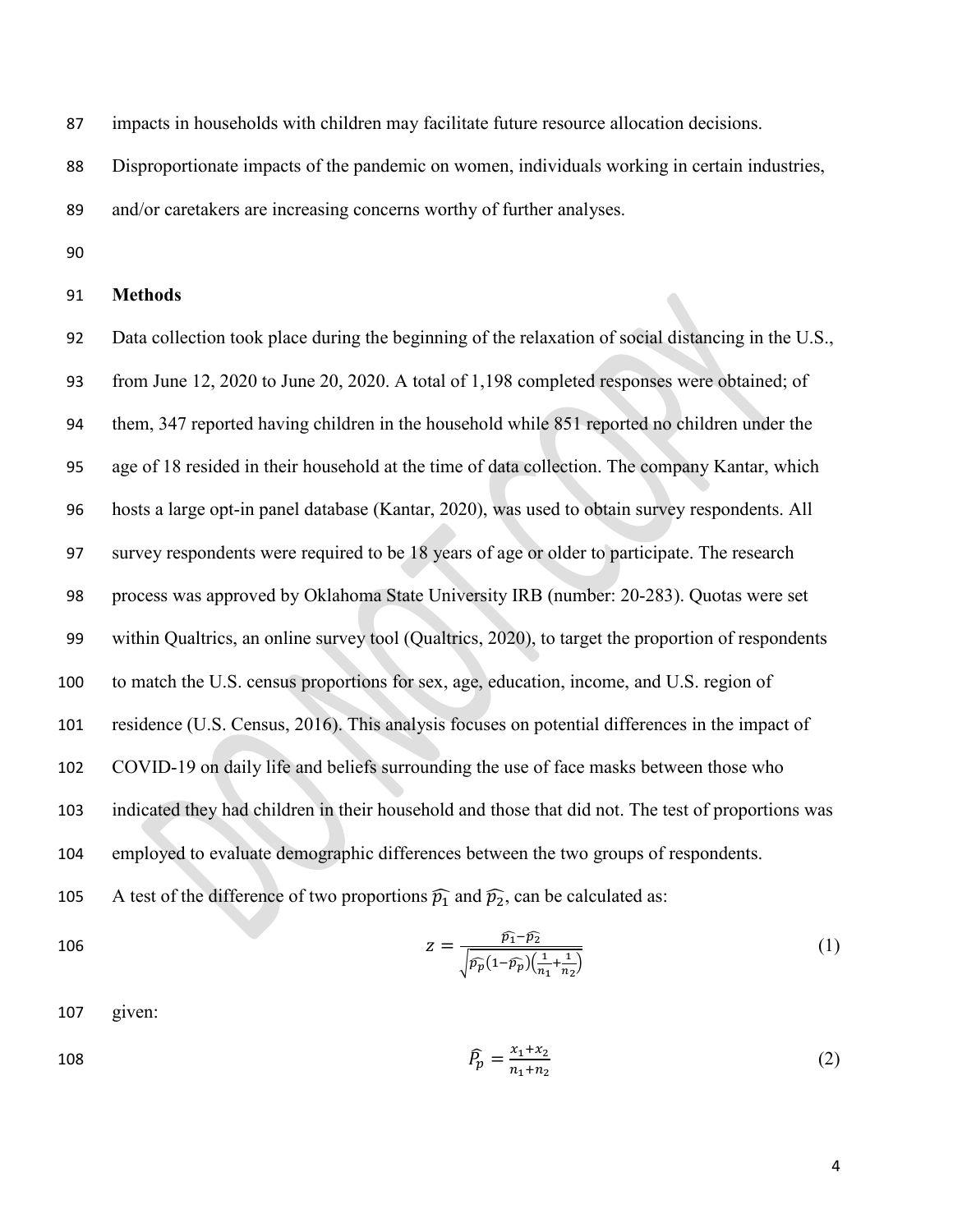- where *x1* and *x2* are the total number of successes in the two populations (Acock, 2018). The tests 110 of proportion were conducted using STATA/SE16 (StataCorp, 2019).
- Individual states in the U.S. have not experienced the same level of COVID-19 case level and potential impact. Therefore, states were grouped by three different criteria at the time of data collection to coincide with the state-specific situation being faced by respondents at the time that they took the survey: (1) number of cases over 40,001, (2) the top 10 states as defined by COVID-19 cases per capita, and (3) the top 6 states that experienced a rapid increase in COVID- 19 cases after the 2020 U.S. Memorial Day holiday. As of June 17th 2020, 17 states had over 40,001 cases of COVID-19: California, Connecticut, Florida, Georgia, Illinois, Indiana, Louisiana, Maryland, Massachusetts, Michigan, New Jersey, New York, North Carolina, Ohio, Pennsylvania, Texas, and Virginia (CDC, 2020a). In order to facilitate sound comparisons across states with varying population sizes, the number of COVID-19 cases as of June 17, 2020, was divided by the estimated 2019 population according to the U.S. census to generate a per-capita adjusted number of COVID-19 cases (U.S. Census Bureau, 2016). The top 10 states with the highest number of COVID-19 cases per-capita were Connecticut, Delaware, District of Colombia, Illinois, Louisiana, Maryland, Massachusetts, New Jersey, and Rhode Island. In response to reopening plans and post-memorial weekend, six states had record numbers of new cases including Arizona, Florida, Nevada, Oklahoma, Oregon, and Texas (CBS News, 2020). In addition to demographics, respondents were asked to indicate on a scale from 1 (strongly disagree) to 5 (strongly agree) their level of agreement for the statements: *Someone in my household, or that I frequently spend time with is at higher risk of complications of COVID- 19* and *I am in the higher risk group for complications of COVID-19*. The mean of the responses for those who indicated they had children in the household and those that did not were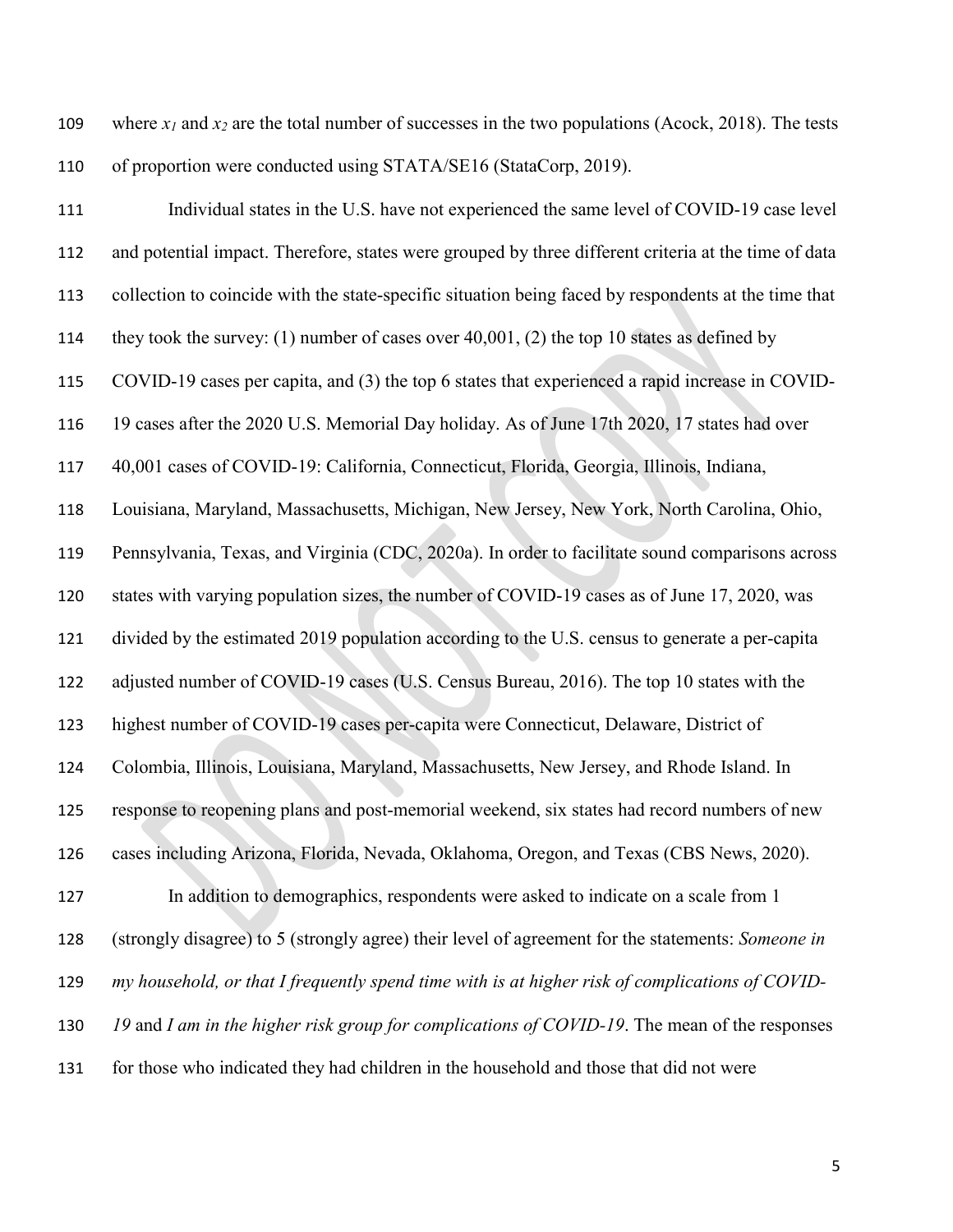132 calculated. A t-test was completed to compare between those who indicated they had children in 133 the household and those that did not using STATA/SE16 (StataCorp, 2019). The test for  $\mu_x$ 134 (sample x) = $\mu_v$  (sample y) for unknown  $\sigma_x$  (standard deviation) and  $\sigma_v$  and  $\sigma_x \neq \sigma_v$  is (Gosset, 135 1908):

136 
$$
t = \frac{(\bar{x} - \bar{y})}{\left(\frac{S_x^2}{n_x} + \frac{S_y^2}{n_y}\right)^{\frac{1}{2}}}
$$
 (3)

137 where  $\bar{x}$  is the mean of sample *x*,  $\bar{y}$  is the mean for sample *y*, *s* is the standard deviation and *n* is 138 the sample size. The result of Equation 3 has a Student's *t* distribution with *v* degrees of freedom 139 given by (Welch, 1947):

140 
$$
-2 + \frac{\left(\frac{S_x^2}{n_x} + \frac{S_y^2}{n_y}\right)^2}{\left(\frac{S_x^2}{n_x}\right)^2 + \left(\frac{S_y^2}{n_y}\right)^2}.
$$
 (4)

 To gauge beliefs surrounding mask wearing, respondents were asked to indicate their belief in a variety of mask related questions. Statements included: *yes masks have some potential role in U.S. society related to the spread of viral disease including COVID-19*, *wearing a mask helps prevent the spread of COVID-19*, *wearing a mask helps prevent me from getting COVID- 19*, *wearing a mask helps prevent me from spreading COVID-19*, *wearing a mask will help prevent future lock-downs in my community related to COVID-19*, *there is social pressure in my community to wear a mask*, *wearing a mask does not prevent the spread of COVID-19*, and *wearing a mask has negative health consequences for the mask wearer*. The test of proportions (Equations 1 and 2) was used to statistically compare the percentage of respondents with children in their household and those without who believed in the statements. Respondents were asked to indicate on a scale from 1 (not impacted) to 5 (impacted) the level of impact they experienced due to COVID-19 for 5 different areas of daily life.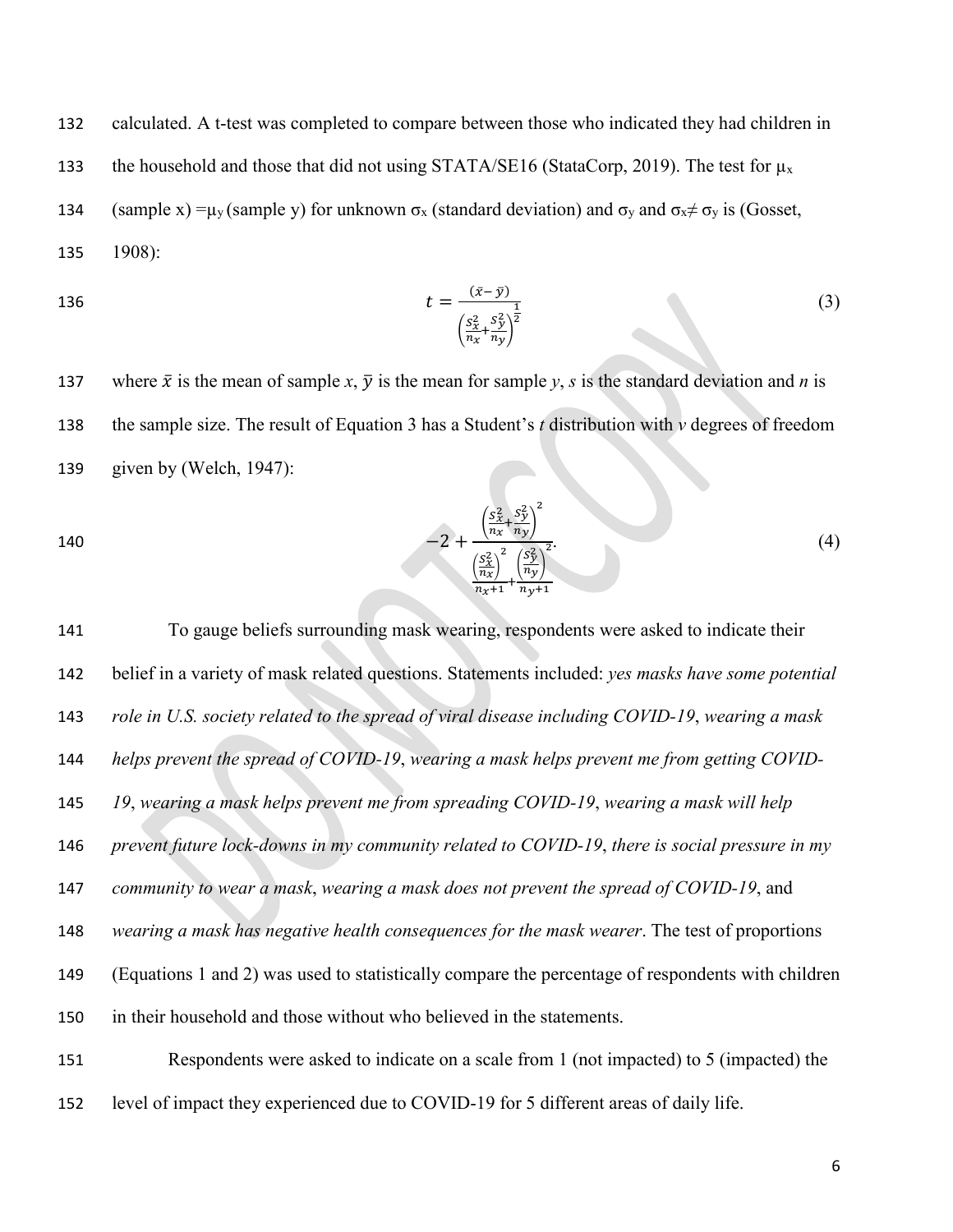Respondents also had the option to select *does not apply to me*. The activities included: *daily activities outside of work/school*, *ability to buy paper products (e.g., toilet paper, paper towels)*, *ability to find meat, milk, and perishable grocery items*, *ability to execute travel plans*, and *activities related to respondent's work/school*. The percentof respondents who selected each option was determined for those who indicated having children in the household and those that did not. After removing the respondents who indicated that particular activity did not apply to them, the mean of the responses was calculated. A t-test was used to statistically compare the mean impact level for those who indicated having children in the household and those who did not for each activity.

 A series of ordinary least square (OLS) regressions were employed using STATA/SE16 (StataCorp, 2019) to evaluate the relationship between demographics, mask-related beliefs, and the impact level respondents felt from COVID-19 in their daily activities. Correlated error terms for the equations are likely suggesting a seemingly unrelated regression would be appropriate; however the independent variables did not differ therefore seemingly unrelated regression collapses to ordinary least squares (Greene, 2003). Given impact level *L* activity *i* and respondent *n* the equation can be given as:

169 
$$
L_{in} = \beta_1 K i d s_{in} + \beta_2 F e m a le_{in} + \beta_3 A g e_{in} + \beta_4 Income_{in} + \beta_5 High Case_{in} + \beta_6 High Cap_{in} + \beta_7 High Increase_{in} + \beta_8 YesMask_{in} + \varepsilon_{in}
$$
 (5)

 where *Kidsin* is a dummy variable indicating whether the respondent reported children in the household, *Femalein* is a dummy variable indicating whether the respondent selected female or male, *Agein* is a continuous variable ranging from 1 (age 18-24) to 6 (65+), *Incomein* is a continuous variable ranging from 1 (income of \$0-\$24,999) to 5 (income of \$100,000 or greater), *HighCasein* is a dummy variable indicating the respondents reported residence in a state with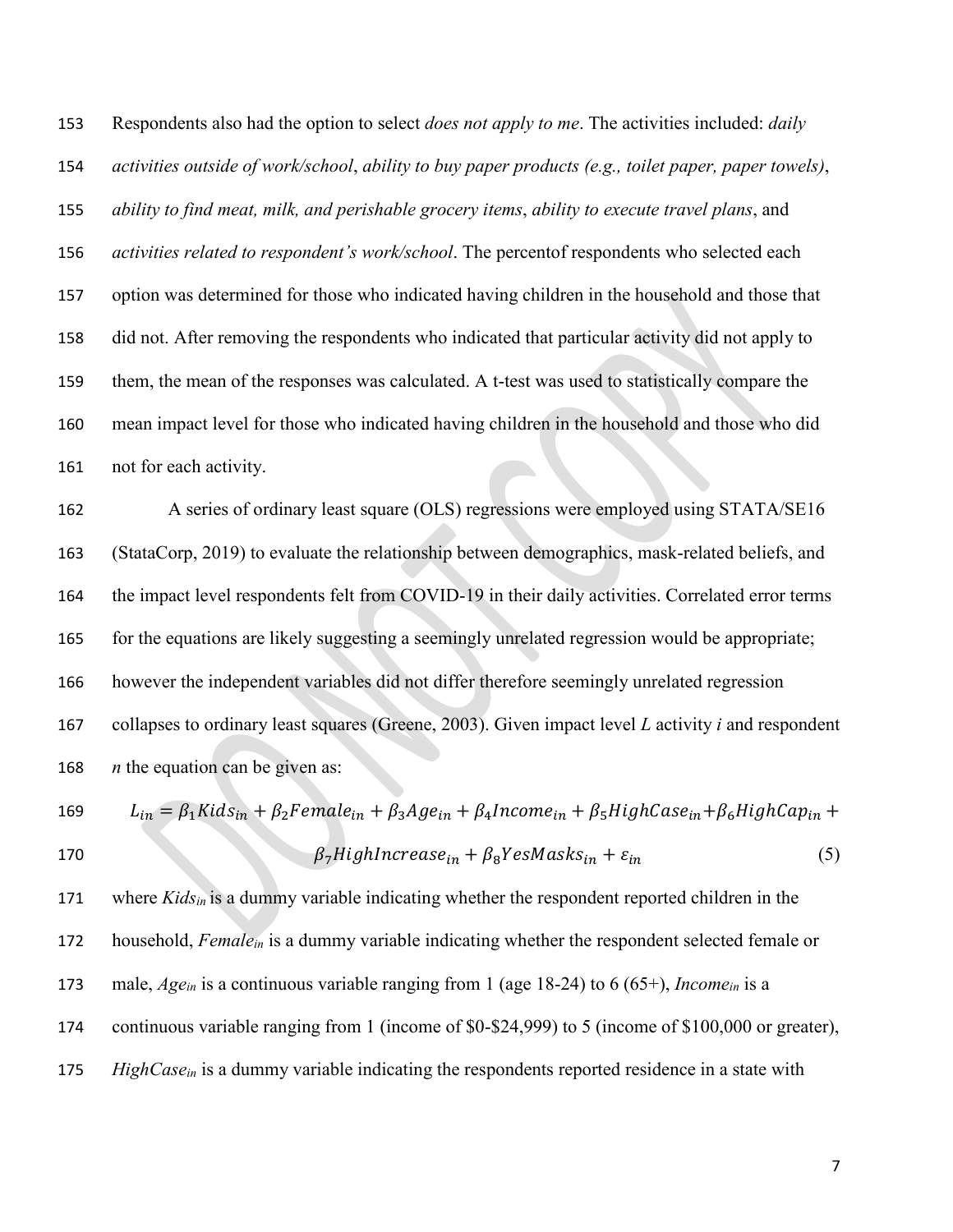greater than 401,000 cases of COVID-19, *HighCapin* is a dummy variable indicating the 177 respondents reported residence in a state with a high per-capita number of COVID-19 cases, *HighIncresase<sub>in</sub>* is a dummy variable that indicates the respondents reported residence in a state that experienced a spike in COVID-19 cases post memorial day 2020, and *YesMasksin* indicates the respondent believed masks had a role in U.S. society related to the spread of COVID-19. The error term is represented by *εin*.

 Respondents who reported there was a child in the household were asked about whether four additional statements occurred in their household as a result of COVID-19. The statements were: *my child was no longer able to attend daycare, stay with a family member etc. for childcare*, *I had to take on schooling activities for my child*, *I was not able to continue working or had to cut back on work hours due to childcare responsibilities*, and *my childcare and educational routine did not change due to COVID-19*. A multivariate probit (Cappellari and Jenkins, 2003) was employed to estimate the relationship between these statements (which took on the value of 1 if it occurred, and 0 otherwise) and demographics. The individual models were also estimated independently in order to obtain marginal effects, since the estimated marginal effects for each outcome are independent of the correlation structure itself (Mullahy, 2017). Given child related occurrence *j*, where *j* is equal to an affirmative response to one of the following occurrences: *my child was no longer able to attend daycare, stay with a family member etc. for childcare*, *I had to take on schooling activities for my child*, or *my childcare and educational routine did not change due to COVID-19,* the dependent variable *Y* (yes it occurred) can be estimated as:

197  $Y_{in} = \beta_1 Female_{in} + \beta_2 Age_{in} + \beta_3 Income_{in} + \beta_4 ImpactOutsideWork_{in} + \alpha_{in}.$  (6)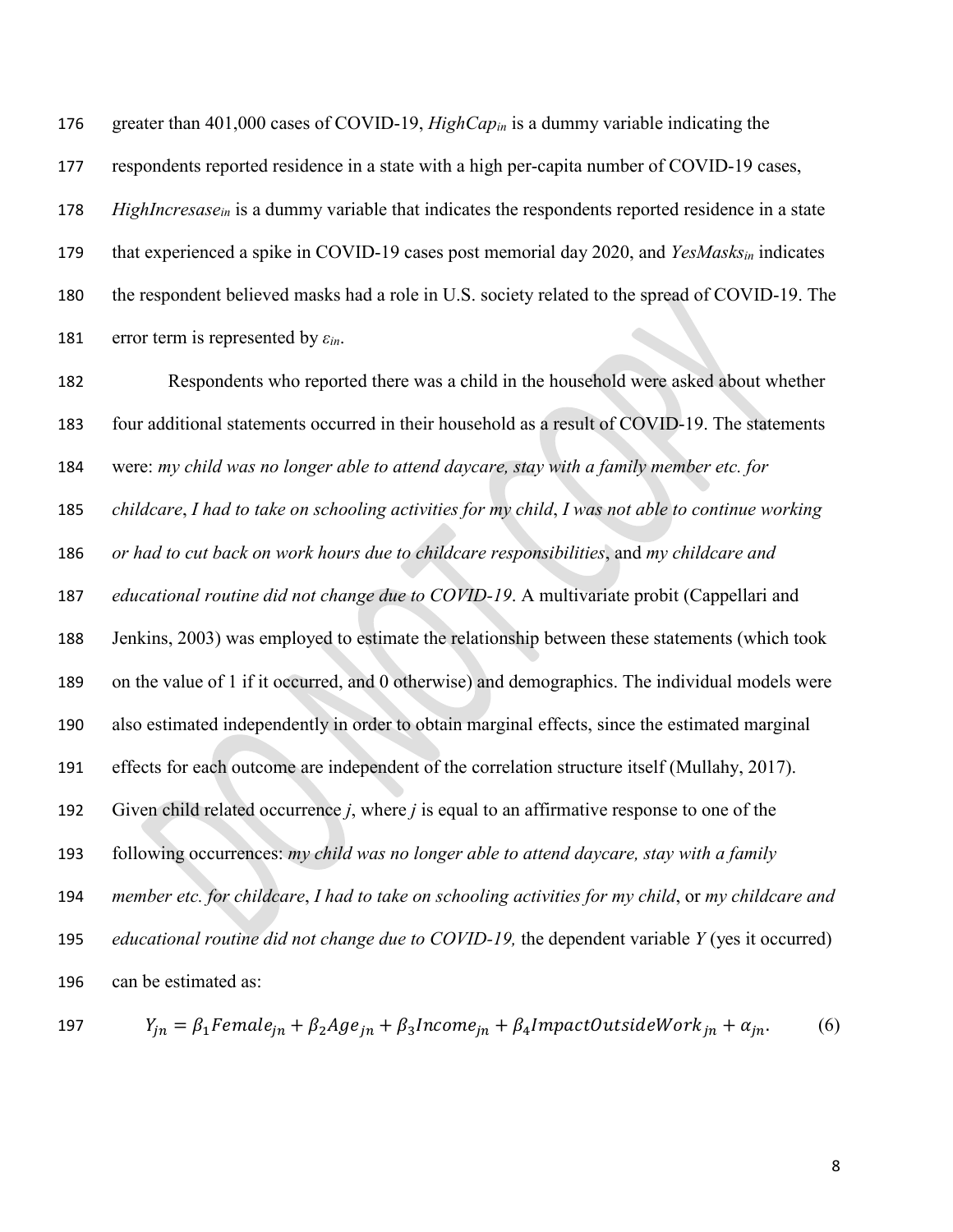*Femalejn* is a dummy variable indicating whether the respondent self-reported as female, *Agejn* is a continuous variable ranging from 1 (age 18-24) to 6 (65+), *Incomejn* is a continuous variable ranging from 1 (income of \$0-\$24,999) to 5 (income of \$100,000 or greater), *ImpactOutsideWorkjn* is the level of impact from 1 (not impacted) to 5 (impacted) that COVID- 19 had on the respondent's daily activities outside of work. For the occasion *I was not able to continue working or had to cut back on work hours due to childcare responsibilities* dependent variable *Y* (yes it occurred) can be estimated as:  $Y_n = \beta_1 Female_n + \beta_2 Age_n + \beta_3 Income_n + \beta_4 ImpatchWR_n + \alpha_n.$  (7) Where all variables are as defined in equation 6 and *ImpactWorkn* is the level of impact, on a scale from 1 (not impacted) to 5 (impacted), COVID-19 had on daily activities related to the

respondent's work/school.

#### **Results**

 Demographics of respondents who indicated there were children in the household differed statistically from those who did not for several categories (Table 1). Fifty-eight percent of respondents from the households with children were female and respondents most often reporting children in the household were between 25 and 54 years of age. A higher percentage of respondents with children in the household reported over \$100,000 in annual household income (28%) when compared to those who did not report children in the household and an income over \$100,000 annually (16%). A lower percentage of respondents with children in the household reported having a Bachelor's degree (27%) when compared to those who did not have children and reported a Bachelor's degree (33%). For the statement *I am in the higher risk group for*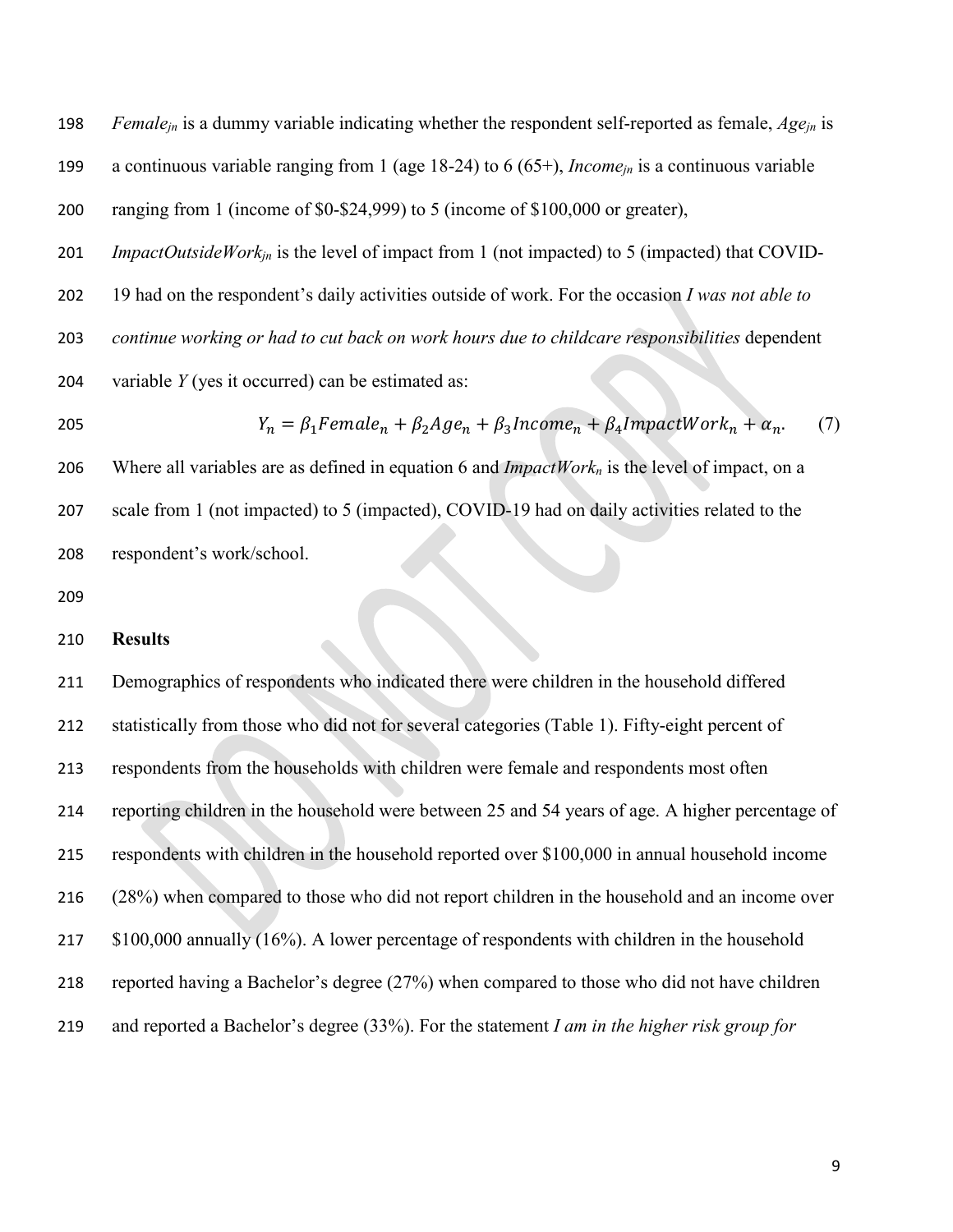*complications of COVID-19*, respondents with children had a lower self-reported risk (2.571) when compared to those without children (2.976).

 In response to the statement *masks have some potential role in U.S. society related to the spread of viral disease including COVID-19*, there was not a statistical difference between the percentage of respondents who selected yes and had children (82%) and those that did not have children (84%) (Table 2). A lower percentage of respondents with children, when compared to those without children, agreed with the statements *wearing a mask helps prevent the spread of COVID-19*, and *prevents me from spreading COVID-19*. Additionally, a lower percentage of respondents with children agreed with the statement *wearing a mask will help prevent future lock-downs in my community related to COVID-19* (41%) when compared to those without children (50%). A higher percentage of respondents with children (17%) agreed with the statement *wearing a mask has negative health consequences for the mask wearer* when compared to those without children (11%).

 For all household activities studied, the mean score on a scale from 1 (not impacted) to 5 (impacted) was statistically higher for those with children in the household when compared to those without (Table 3). For both groups of respondents, with and without children, *the ability to find meat, milk and perishable grocery items* had the lowest mean impact score. Considering the OLS equation of the impact score for respondents' daily activities outside of work/school, having a child increased that impact score by 0.375 (Table 4). Selecting female and believing masks have a role in society to prevent the spread of COVID-19 increased scores by 0.350 and 0.532, respectively. As age increased, the impact score decreased. Conversely, as income increased the score increased for respondents' daily activities outside of work/school. For the model of ability to buy paper products, having a child increased the impact score by 0.272, being female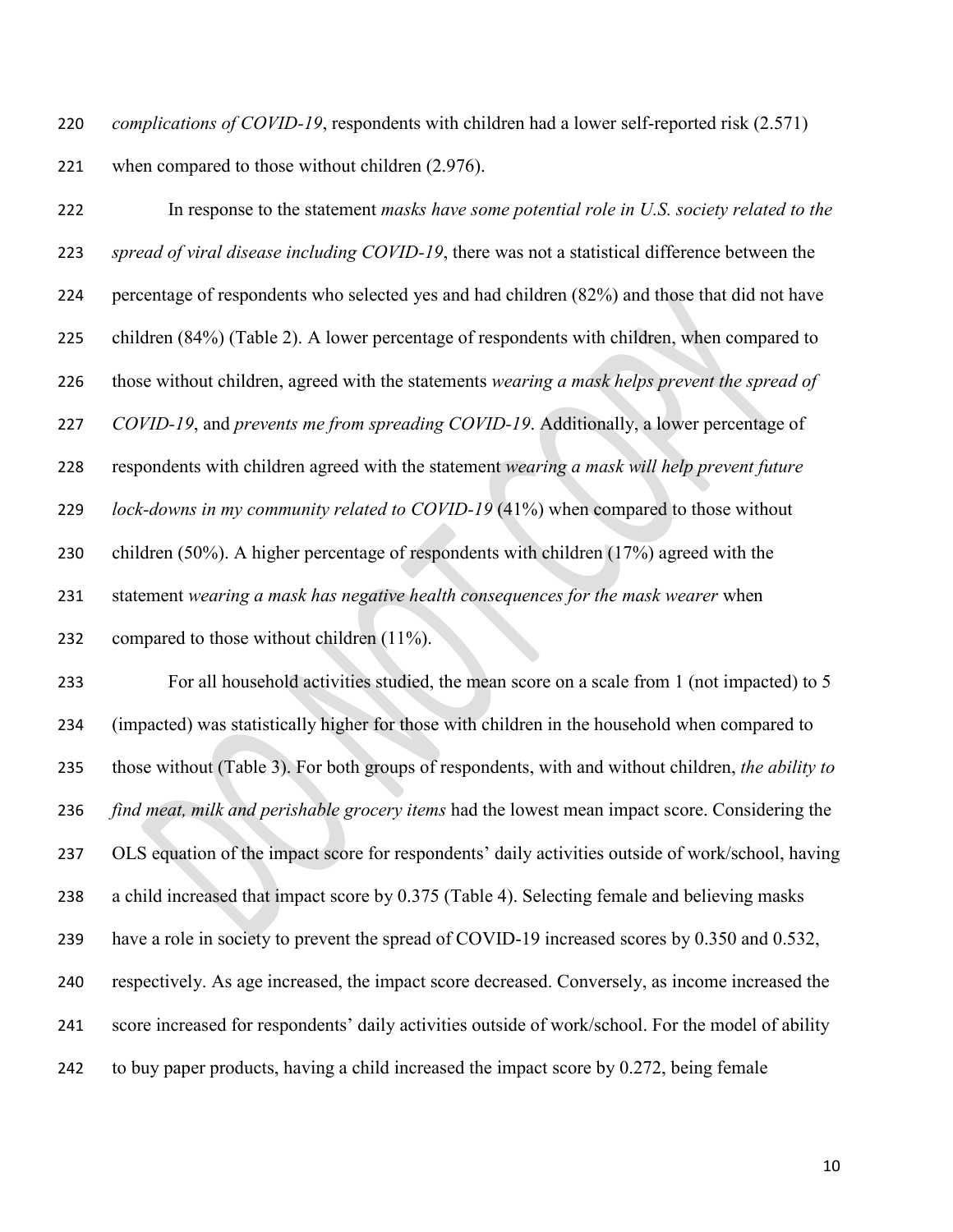| 243 | increased the score by 0.284, and believing masks have a role increased the score by 0.455. For         |
|-----|---------------------------------------------------------------------------------------------------------|
| 244 | the model of ability to find meat, milk and perishable grocery items, having a child increased the      |
| 245 | impact score by $0.360$ , being female increased the score by $0.273$ , and believing masks have a      |
| 246 | role increased the score by 0.335. Again, the score decreased as age increased. For the model of        |
| 247 | ability to execute travel plans, the impact score increased as income increased, and increased for      |
| 248 | those who believed masks have a role in society. For the model of activities related to the             |
| 249 | respondent's work/school, having children (0.474), being female (0.235), being in a state with a        |
| 250 | high number of cases $(0.308)$ , and believing masks had a role $(0.484)$ all increased the impact      |
| 251 | score. The impact score also increased with income, and decreased with age.                             |
| 252 | Twenty percent of respondents with children $(n=347)$ indicated their child was no longer               |
| 253 | able to access childcare. Additionally, 53% of respondents with children had to take on schooling       |
| 254 | activities for their child and 28% were not able to continue working, or had to cut back on hours       |
| 255 | due to childcare responsibilities. Finally, 21% of respondents with children indicated their            |
| 256 | childcare and educational routine did not change due to COVID-19. More women than men                   |
| 257 | reported having taken on schooling activities for children, although both sexes reported impacts        |
| 258 | on loss of childcare and schooling for their children                                                   |
| 259 | Considering the probit model of my child was no longer able to attend daycare, stay with                |
| 260 | <i>family member etc. for childcare</i> , the probability of selecting yes decreased with age (-0.044). |
| 261 | Conversely, the probability of saying yes increased with income (0.038). Selecting female               |
| 262 | $(0.123)$ increased the probability the respondent took on schooling activities for their child.        |
| 263 | Additionally, the probability of taking on schooling activities for their child increased as age        |
| 264 | increased (0.113) and increased as the impact from COVID-19 on daily activities outside of              |
| 265 | work increased (0.055). The probability the person selected their childcare and educational             |
|     |                                                                                                         |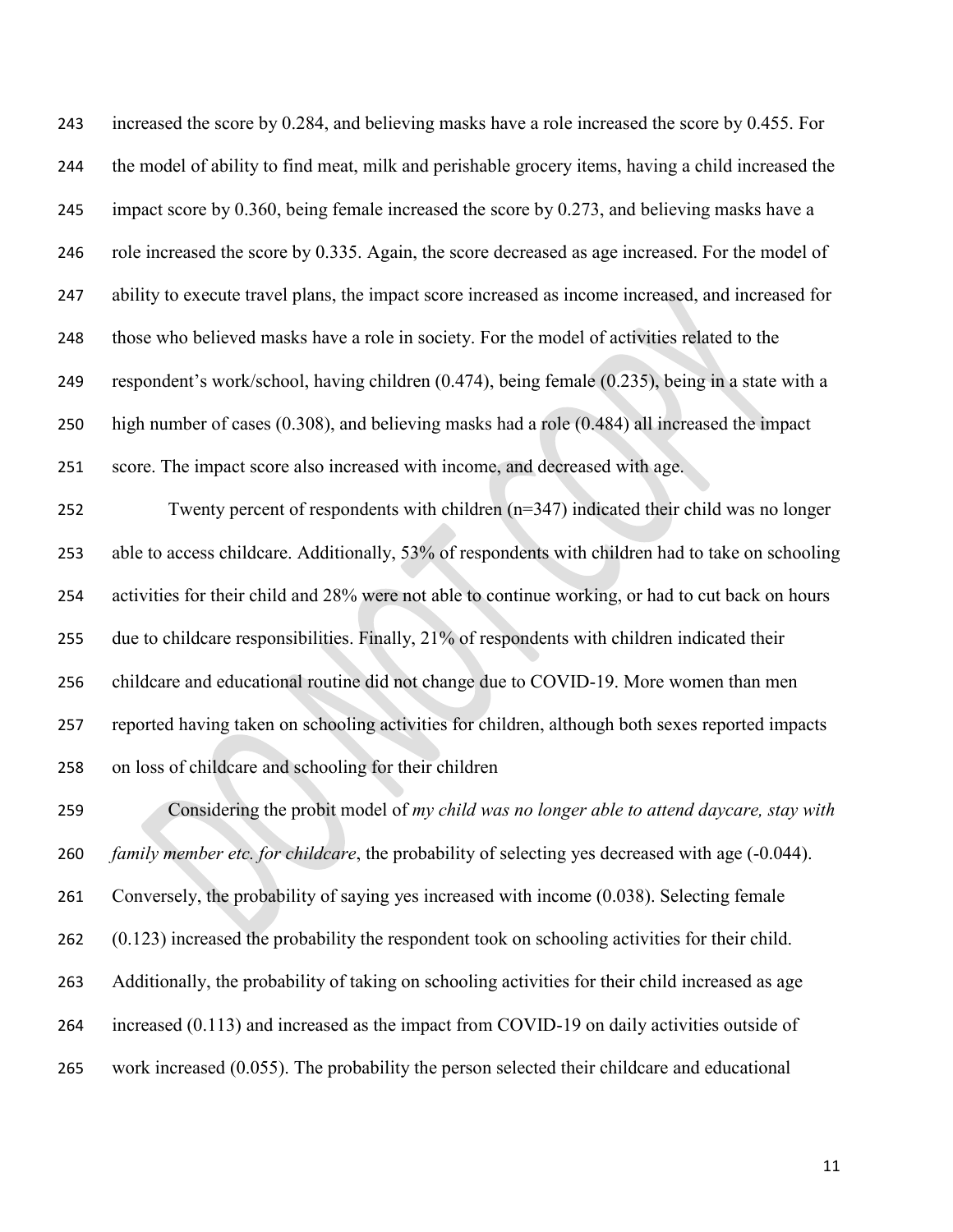routine did not change due to COVID-19 decreased with the impact score COVID-19 had on activities related to their work/school.

## **Discussion**

 The differing demographics between households with and without children were expected due to the demographics/household characteristics typical of families with children at home. Data from the 2019 Current Population Survey (U.S. Census Bureau, 2019) indicate over half the women in the US with a child under the age of 18 are younger than 40 years old.

 Understanding people's self-perceived risk level for complications or severe illness if they contract COVID-19 may help explain individual's behaviors. According to the CDC, people who are at high risk for COVID-19 are those with underlying medical conditions (CDC, 277 2020b,d) and older adults (especially those 85 years of age or older (CDC, 2020c). The CDC also lists 12 additional medical conditions which *might* put people at increased risk for severe illness, including asthma, cystic fibrosis, pregnancy, and high blood pressure (CDC, 2020d). The mean level of agreement the respondent was at high risk for COVID-19 complications was statistically lower in households with children which may be partially explained by younger 282 age(s) of household members. While respondents with children reported less agreement they were at high risk themselves, the mean response was statistically equivalent for households with and without children in response to the statement "someone in my household, or that I frequently spend time with, is at higher risk of complications of COVID-19." Thus, even if the respondent felt less at risk, the likelihood of interacting with high risk individuals is not lessened in households with children. This fuels concern about in-person schooling in the sense that while the children or parents themselves may be at relatively lower risk than others, their networks risk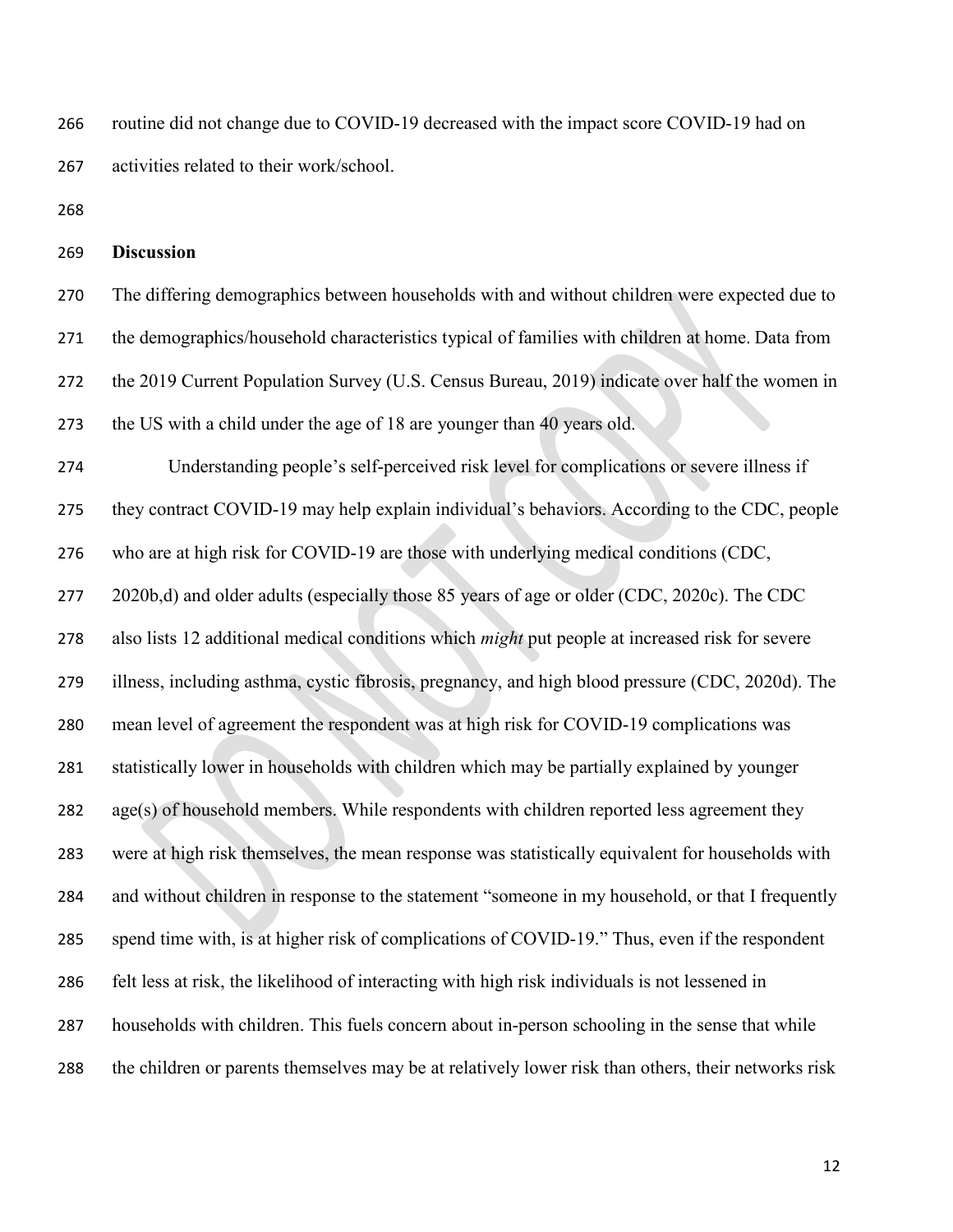exposure of high risk individuals. Even as schools began to open in some regions of the U.S., the country remained divided about schools reopening, citing questions about the risk to children themselves, transmission to/from adults, and a variety of other factors (Tingley, 2020).

 At the time of data collection, in June 2020, there was less agreement in households with children that wearing a mask helps prevent the spread of COVID-19, helps prevent the wearer from spreading the disease, and helps prevent future community lockdowns related to COVID- 19. Lesser agreement in households with children that mask wearing may prevent future lockdowns is puzzling, although possible explanations, include pessimism associated with school opening plans and/or lengthened time without childcare options. Perhaps part of the lack of agreement that masks can aid societal outcomes is related to the consequences faced by parents during the ongoing pandemic. Past literature has explored a variety of aspects of workplace versus home stresses faced by caregivers, ranging from the overemphasis of workplace stress and largely ignored stresses of home, especially for women (Baruch, et al., 1987), to the application of workplace stress management practices for home caregivers (Winefield, 2000). Statistically equivalent proportions of respondents with and without kids in the household felt there was social pressure to wear masks (33% and 30%) and reported wearing a mask does not prevent the spread of COVID-19 (16% and 13%) in June 2020. Very few negative health consequences for the mask wearer have been reported by medical professionals (Marfin, 2020) but the higher proportion (17% versus 11%) of respondents from households with children

 reporting negative health outcomes could be arising due to concerns about masks on very young children, under 2 years of age, or those who are unable to remove a mask without assistance, for

whom masks are not recommended by the CDC (CDC, 2020e).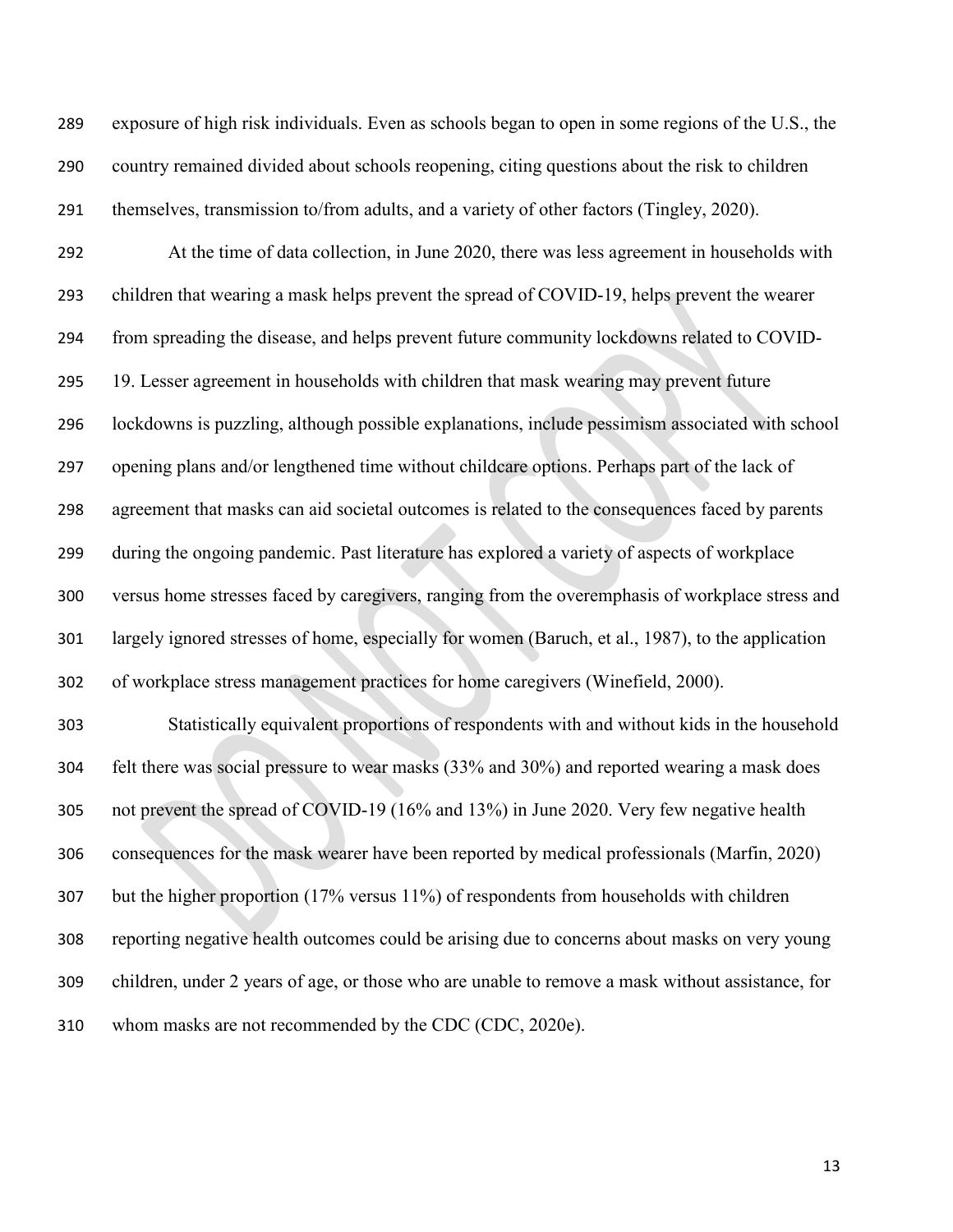| 311 | Higher self-reported impacts for all activities studied by households with children relative        |
|-----|-----------------------------------------------------------------------------------------------------|
| 312 | to those without suggests heightened stress in households with kids during the pandemic. The        |
| 313 | Household Pulse Survey by the U.S. Census Bureau revealed in an early results release that          |
| 314 | "55% of households with a child under the age of 18 had at least one adult lose employment          |
| 315 | income since the start of the COVID-19 pandemic, higher than the rate for all households"           |
| 316 | (Monte, 2020). While ability to find perishable grocery items, like meat and milk, was rated the    |
| 317 | lowest mean level of impact in the dataset as a whole, it is notable that impact was higher for     |
| 318 | those households with children present. Monte (2020) found adults living with children were         |
| 319 | more likely to report sometimes not having enough to eat, and were less confident in their ability  |
| 320 | to pay their rent or mortgage in June 2020, than those living without children.                     |
| 321 | Activities outside of work/school and travel are highly correlated with household income            |
| 322 | and other demographics. Older respondents may have different shopping behaviors with respect        |
| 323 | to stocking pantries and shopping for essentials, for a variety of reasons ranging from intentional |
| 324 | reduction in numbers of trips into public in response to COVID-19 (Miller, 2020) to                 |
| 325 | tastes/preferences or shopping behaviors formed prior to 2020. Higher income households may         |
| 326 | have the ability to fund large quantity purchases at bulk retailers, which may be out of reach for  |
|     | 327 households with less ability to buy ahead. Constrained cash flow necessitates smaller scale     |
| 328 | purchases and thus a higher probability of difficulty finding items during peak demand periods.     |
| 329 | Regardless, the presence of children was statistically significant in explaining higher reported    |
| 330 | impacts for the diverse set of statements investigated in multivariate analysis.                    |
| 331 | Over half of respondents with children had to take on schooling activities for their child          |
| 332 | and twenty percent were impacted by loss of daycare or family childcare. Twenty-eight percent       |
| 333 | of respondents had to reduce working hours or stop entirely due to childcare responsibilities. The  |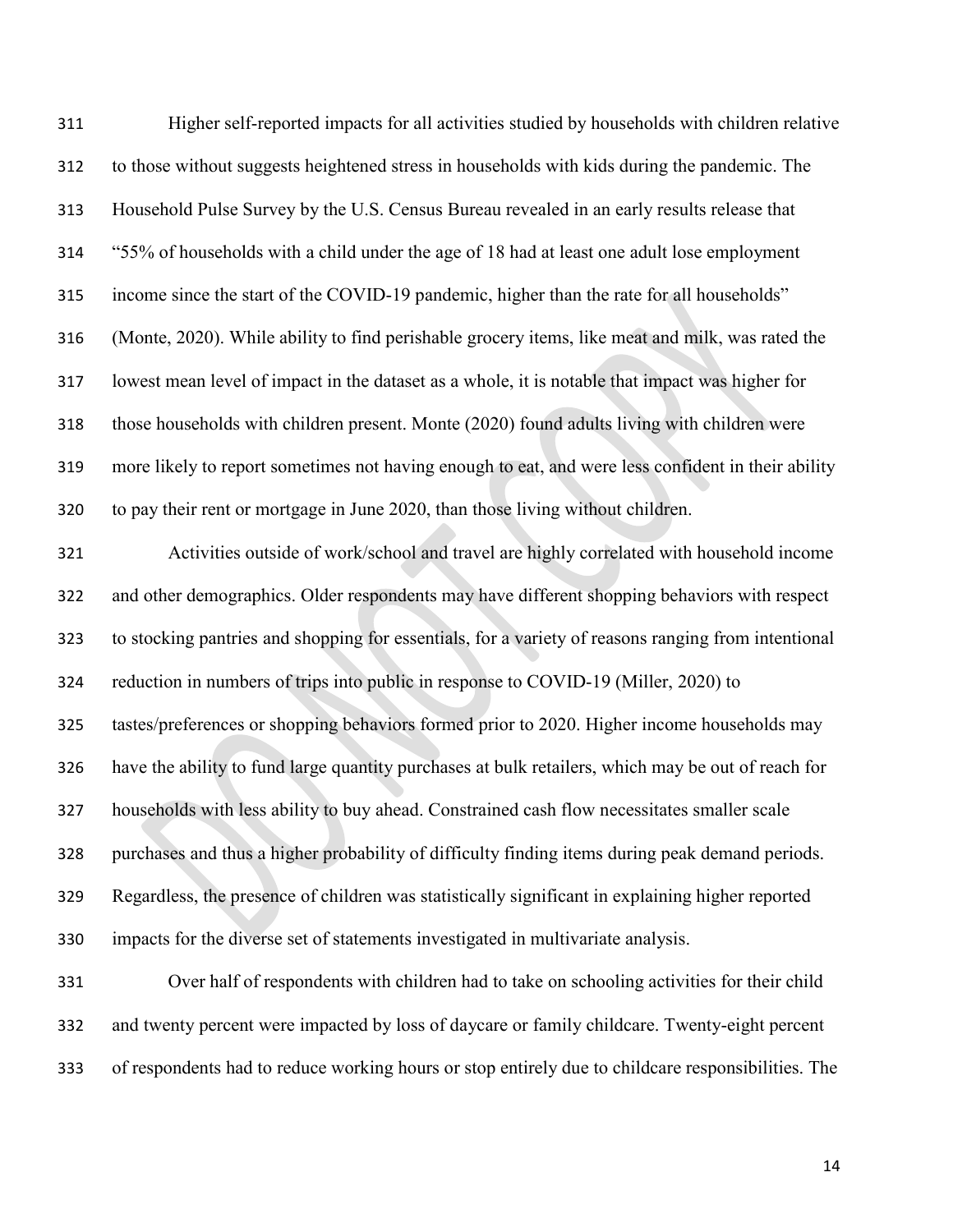probability of a child no longer being able to attend daycare or stay with a family member increased with household income, which may reflect the increased likelihood of higher income households paying for childcare pre-pandemic. Childcare can cost \$10,000 or more a year if it can be found at all (Rexrode and Weber, 2020). Many childcare businesses did not survive the initial pandemic related closings, and those left have additional cleaning and personal protective gear expenses (Rexrode and Weber, 2020).

 While age of children was not collected in the survey data, the probability childcare was impacted decreased with respondent age, perhaps reflecting older respondents who have older children, on average, not requiring childcare as younger children would. Supporting this hypothesis is the finding that the probability of taking on school activities increased as respondent age increased, reflecting the time allocation of older parents, with on average older children, towards schooling activities. Self-reporting gender as female statistically significantly increased the probability the respondent took on child schooling activities, adding to a growing body of literature citing COVID-19 consequences specifically for female caregivers, in addition to the universal consequences for parents. The most recent American Time Use Survey by the Bureau of Labor Statistics employs data from before the COVID-19 outbreak, but revealed full- time working women did more household work than men, like cooking and childcare (BLS, 2020). Additionally, the 2019 based analysis revealed on working days women were slightly more likely than men (26% compared to 22%) to do all of their work at home (BLS, 2020). The preexisting disproportionate load of unpaid domestic work on women (BLS, 2020) combined with their, albeit slight, relative propensity to be at home, set the stage for what is being seen today in national news and public debate about the toll of the pandemic on women's careers relative to men's.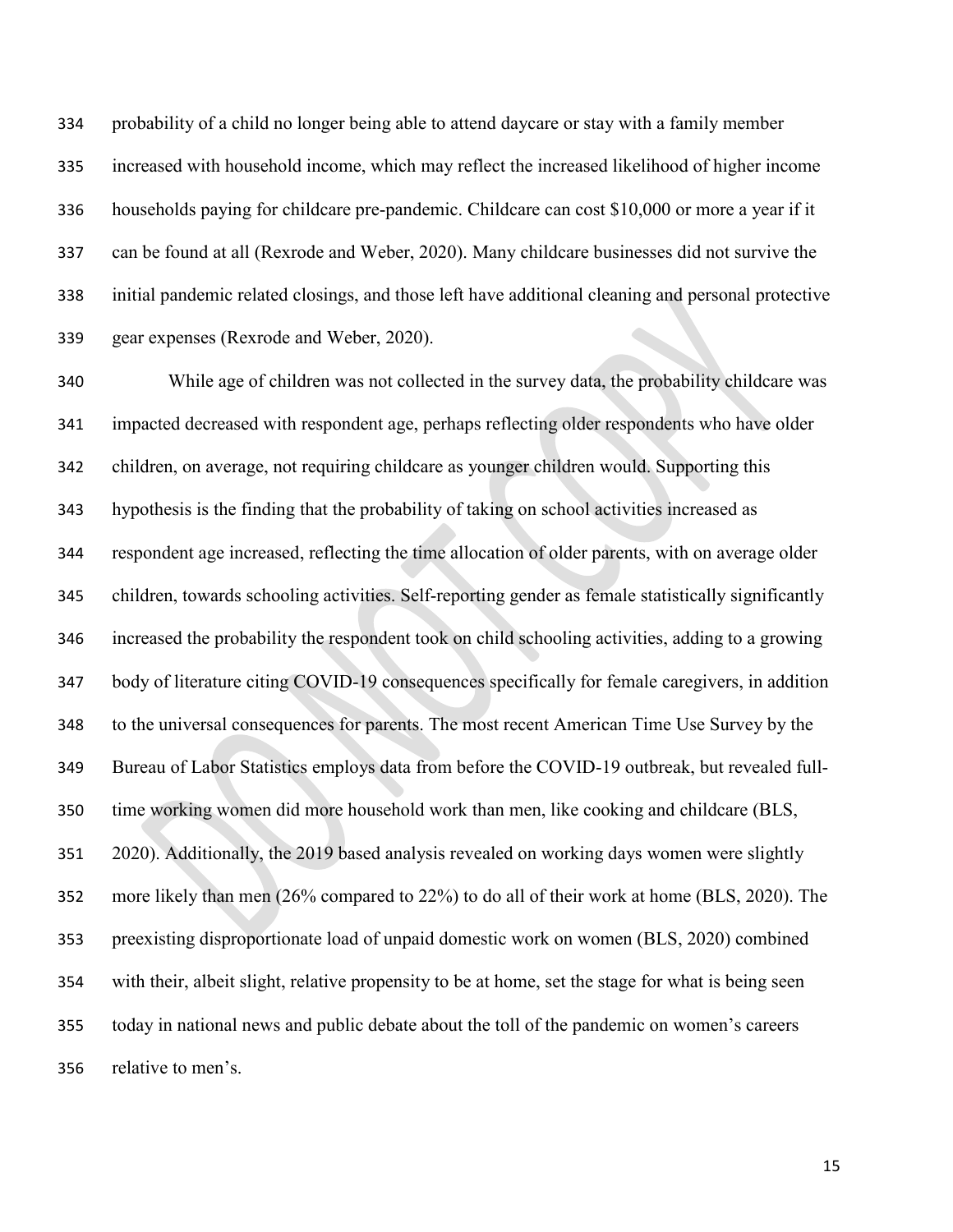In the US, the increase of employer-provided childcare options as well as the expansion of the public schooling system in recent decades target the overall growth in female employment – especially a rapid growth in employed mothers – which comes with the inevitable work-family time conflict (Ruhm, 2011). Simonsen (2010) found the cross-price elasticity responsiveness of female employment to childcare costs is approximately -0.17, indicating that as cost (and in the extreme case, availability) becomes a significant barrier, female employment decreases. A similar finding for young mothers in Germany followed in a working paper by Bauernschuster and Schlotter (2013). Taken together this implies the availability and accessibility of childcare most benefits women of lower income levels, and therefore may offer improved educational and career prospects for children of disadvantaged families in developed countries.

 In the US, school-aged children have the option but not the obligation to attend public or private school. While subsidized childcare in the US is both sparse and heterogeneous in quality, it stands to reason that the studies investigating the impacts of childcare services on female employment apply in the American context. Indeed, with the tax-funded availability of diverse schooling options serving as a coarse proxy for subsidized childcare services, it stands to reason US female employment is higher than it would be without such options available. Hence, without them (in the event of a widespread, pandemic-induced closure) it is plausible to conclude US female employment has disproportionately suffered due to shutdowns of daycare centers and schools. This line of reasoning in existing literature is largely confirmed empirically by our results that women, more often than men, reported taking on schooling responsibilities after shutdowns induced by COVID-19. Not all cases involved termination of employment in order to take on the educational activities by women in the household; in many cases juggling of employment from home alongside childcare and/or shifting or reducing hours were reported. The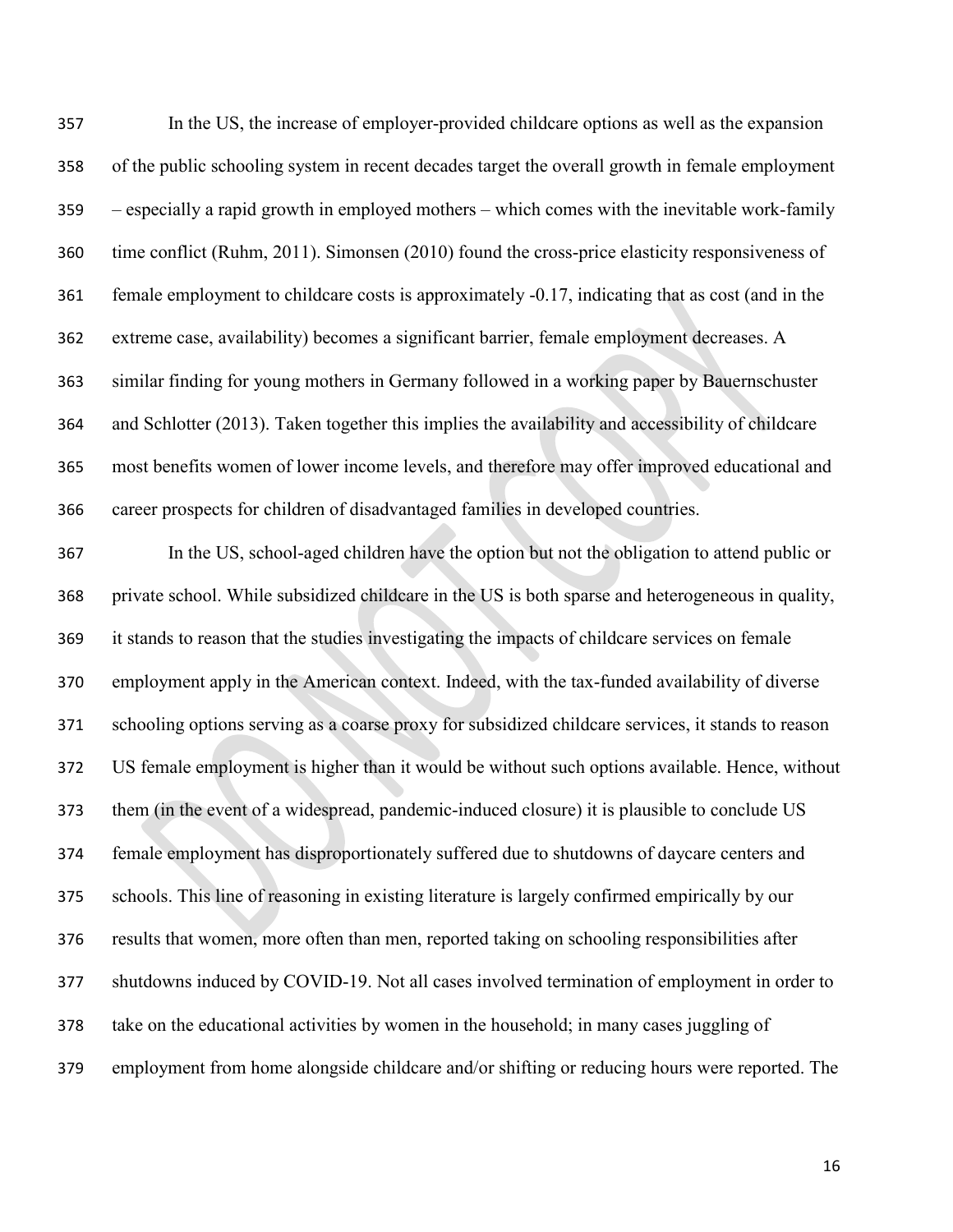adjustments undertaken in all of these cases, however, illustrate the complexities and multiplicative nature of household stresses amassing to households, especially those with children present, during the pandemic.

 While ability to work from home varies by profession, industry, and by a multitude of individual-specific factors, emerging evidence reveals gender inequality with respect to professional advancement activities during work-from-home. Kim and Patterson (2020) found evidence from analysis of social media use by political scientists for career advancement that the gap in work-related tweets between male and female academics roughly tripled following work- from-home. Thus, while the ability to work from home may aid in maintaining employment, compared to employment activities that must be conducted outside the home, the professional, economic, and societal implications of how adjustments impact individuals with varying demographics cannot be ignored.

### **Conclusions and Implications**

 Higher self-reported impacts on household activities and procurement of essential goods in households with children were documented. This analysis provides empirical support for the now popularized conversation around the disproportionate impacts of COVID-19 adjustments on women, including both with respect to reported impact on everyday activities and taking on caregiving activities. The societal impacts for loss of childcare and educational opportunities, alongside lost professional opportunities for caretakers, which could take years to materialize in measurable ways cannot be ignored.

 Whilst this analysis focused exclusively on providing childcare, caregiving domestically should be explored more generally. Childcare and schooling offers an obvious entry into this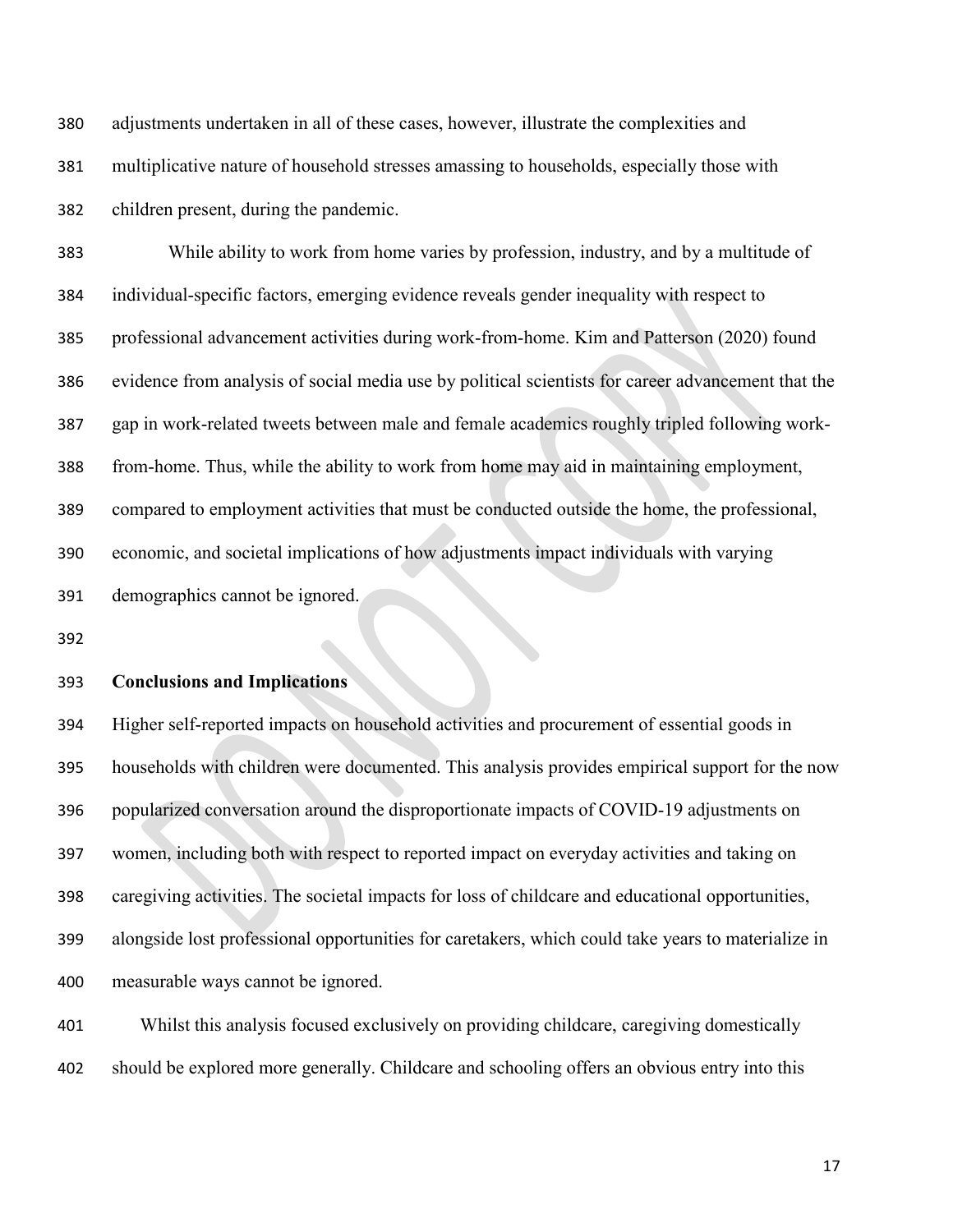conversation as it is easily identified, measured, and quantified, but caregiving activities may incorporate children, individuals with special or exceptional needs, elders, or short-term caretaking of others who may be ill or in recovery from medical procedures. The COVID-19 pandemic with associated health concerns, including raised awareness for caregivers of those who qualify as high risk for complications if they contract the disease, and associated household and societal changes taking place simultaneously strain caregivers (Allegretto, 2020).

- 
-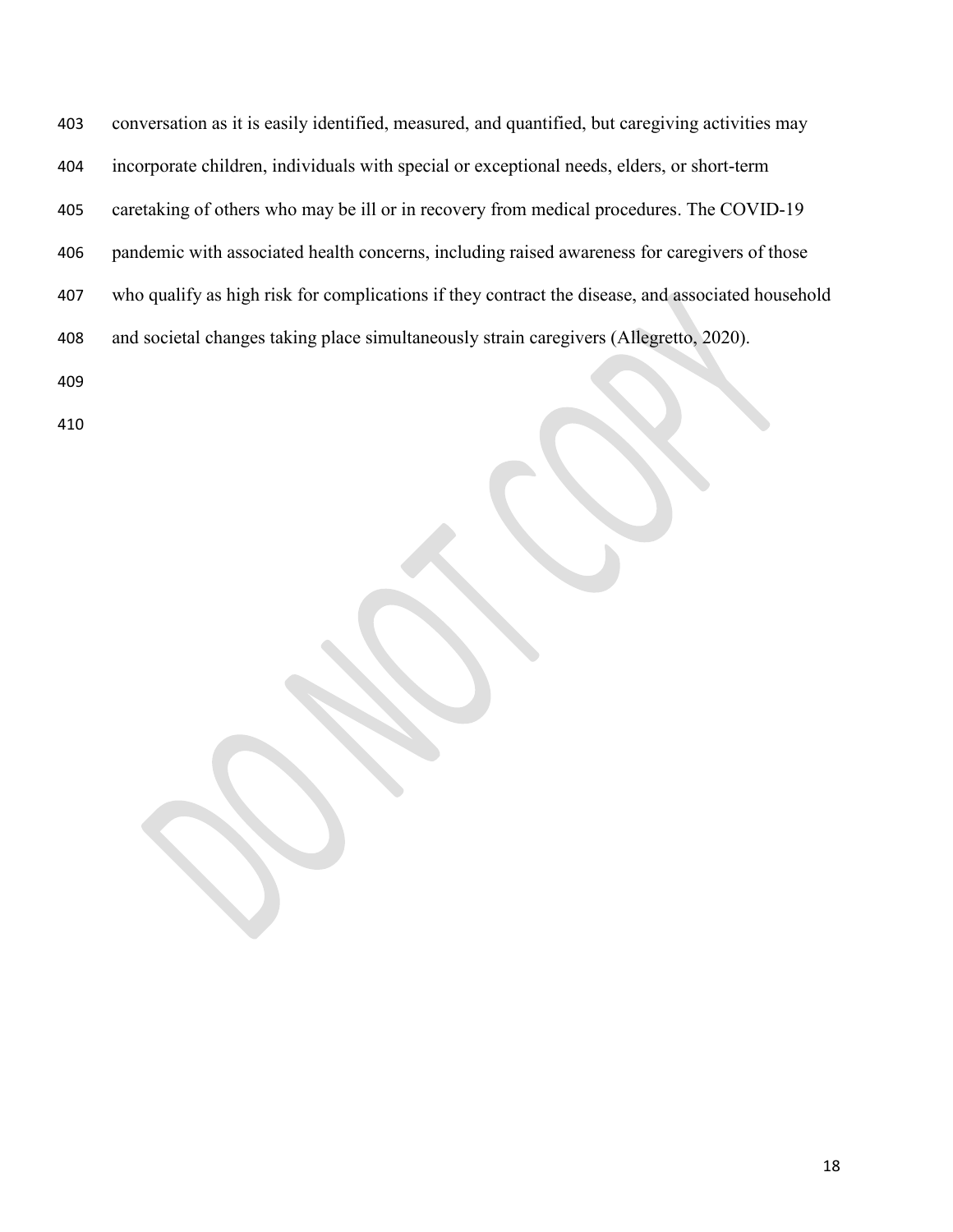References Acock ACA (2018) Gentle Introduction to Stata 6th ed. College Station: Stata Press. Allegretto A (2020) 'There's just no voice for us': Pandemic creates more difficulties for caregivers. Pittwire. Available via https://www.pittwire.pitt.edu/news/there-s-just-no- voice-us-pandemic-creates-more-difficulties-caregivers. Accessed 7 Aug 2020. Baruch GK, Biener L, Barnett RC (1987) Women and gender in research on work and family stress. Am Psychol 42(2): 130.<https://doi.org/10.1037/0003-066X.42.2.130> Bateman N (2020) Working Parents are Key to COVID-19 Recovery. Brookings. Available via https://www.brookings.edu/research/working-parents-are-key-to-covid-19- recovery/. Accessed 10 Aug 2020. Bauernschuster S, Schlotter M (2015) Public child care and mothers' labor supply—Evidence from two quasi-experiments. J Public Econ 123: 1-16. https://doi.org/10.1016/j.jpubeco.2014.12.013. Bureau of Labor Statistics (2020) American Time Use Survey-2019 results. BLS. Available via https://www.bls.gov/news.release/pdf/atus.pdf. Accessed 21 Jul 2020. Beer T (2020) Survey: 73% of Parents May Make Major Professional Changes if Schools Don't Fully Reopen. Forbes. Available via https://www.forbes.com/sites/tommybeer/2020/08/06/survey-73-of-parents-may- make-major-professional-changes-if-schools-dont-fully-430 reopen/?utm\_source=TWITTER&utm\_medium=social&utm\_content=3559117554& utm\_campaign=sprinklrForbesMainTwitter#769b2f0a1b49. Accessed 21 Jul 2020. Cappellari L, Jenkins SP (2003) Multivariate probit regression using simulated maximum likelihood. The Stata Journal 3(3): 278-294. https://www.stata- journal.com/sjpdf.html?articlenum=st0045 CBS News (2020) 6 states report record-high jumps in coronavirus cases as reopening plans weighed. CBS News. Available via [https://www.cbsnews.com/news/coronavirus-](https://www.cbsnews.com/news/coronavirus-cases-6-states-report-record-highs/) [cases-6-states-report-record-highs/.](https://www.cbsnews.com/news/coronavirus-cases-6-states-report-record-highs/) Accessed 18 Jun 2020. CDC (2020a) COVID-19 Cases. Available via [https://www.cdc.gov/coronavirus/2019-](https://www.cdc.gov/coronavirus/2019-ncov/cases-updates/cases-in-us.html) [ncov/cases-updates/cases-in-us.html.](https://www.cdc.gov/coronavirus/2019-ncov/cases-updates/cases-in-us.html) Accessed 18 Jun 2020. CDC (2020b) People at Increased Risk of Severe Illness. Available via https://www.cdc.gov/coronavirus/2019-ncov/need-extra-precautions/people-at- increased-risk.html. Accessed 31 Jul 2020. CDC (2020c) Older Adults. Available via https://www.cdc.gov/coronavirus/2019-ncov/need- extra-precautions/older-adults.html. Accessed 31 Jul 2020. CDC (2020d) People with Certain Medical Conditions. Available via https://www.cdc.gov/coronavirus/2019-ncov/need-extra-precautions/people-with- medical-conditions.html. Accessed 31 Jul 2020. CDC (2020e) Considerations for wearing masks. Available via https://www.cdc.gov/coronavirus/2019-ncov/prevent-getting-sick/cloth-face-cover- guidance.html. Accessed 10 Aug 2020. Gosset WS (1908)The probable error of a mean. Biometrika. 6: 1–25. Greene WH (2003) Econometric Analysis, Prentice Hall. New Jersey. Havnes T, Mogstad M (2011) No child left behind: Subsidized child care and children's long- run outcomes. Am Econ J Macroecon 3(2): 97-129. https://doi.org/10.1257/pol.3.2.97 Kantar (2020) About Kantar. Kantar. Available via [https://www.kantar.com/about.](https://www.kantar.com/about) Accessed 29 Jun 2020.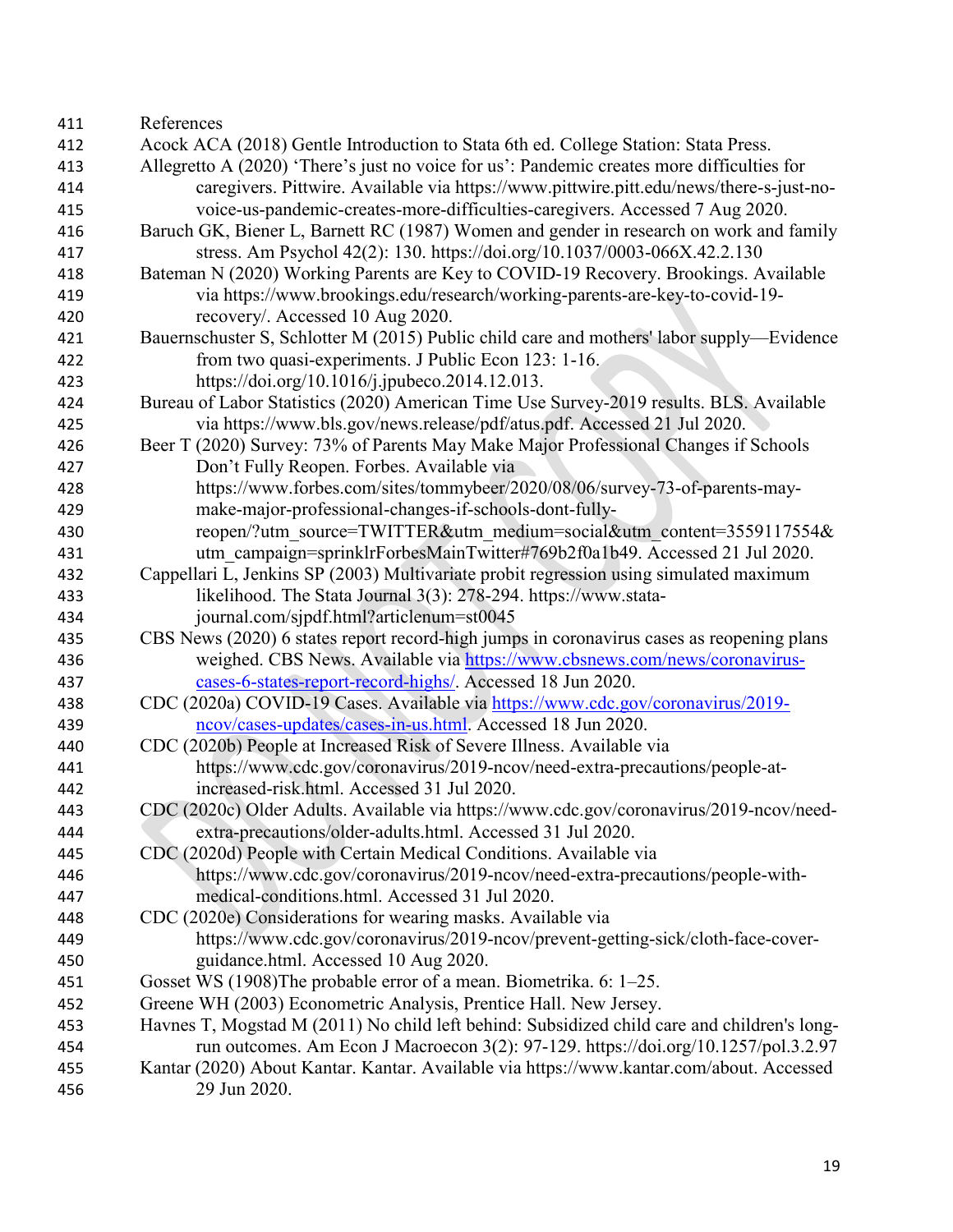| 457 | Marfin C (2020) No, wearing a mask doesn't have any negative health effects. Available via   |
|-----|----------------------------------------------------------------------------------------------|
| 458 | https://www.dallasnews.com/news/public-health/2020/07/05/no-wearing-a-face-                  |
| 459 | mask-doesnt-have-any-negative-health-effects/. Accessed 4 Aug 2020.                          |
| 460 | McLean Hospital (2020) Navigating the stresses of Caring for a Loved One During a            |
| 461 | Pandemic. McLean Harvard Medical School Affiliate. Available via                             |
| 462 | https://www.mcleanhospital.org/news/navigating-stresses-caring-loved-one-during-             |
| 463 | pandemic. Accessed 31 Jul 2020.                                                              |
| 464 | Miller AM (2020) CDC: Older Americans should consider stocking up on food and                |
| 465 | medications and avoid venturing out as coronavirus spreads. Business insider.                |
| 466 | Available via https://www.businessinsider.com/cdc-americans-over-60-stock-up-on-             |
| 467 | groceries-stay-home-2020-3. Accessed 7 Aug 2020.                                             |
| 468 | Monte LM (2020) New census household pulse survey shows more households with children        |
| 469 | lost income, experienced food shortages during pandemic. United States Census                |
| 470 | Bureau. Available via https://www.census.gov/library/stories/2020/05/adults-in-              |
| 471 | households-with-children-more-likely-to-report-loss-in-employment-income-during-             |
| 472 | covid-19.html. Accessed 7 Aug 2020.                                                          |
| 473 | Mullahy J (2017) Marginal effects in multivariate probit models. Empir Econ 52(2): 447-461.  |
| 474 | https://doi.org/10.1007/s00181-016-1090-8                                                    |
| 475 | O'Sullivan T, Amaratunga C, Phillips K, et al (2009) If schools are closed, who will watch   |
| 476 | our kids? Family caregiving and other sources of role conflict among nurses during           |
| 477 | large scale outbreaks. Prehosp Disaster Med 24: 321-325.                                     |
| 478 | Paisner E (2020) Back-to-School 2020: Care.com survey reveals what's really on the minds     |
| 479 | of working parents. Care@work. Available via                                                 |
| 480 | https://workplace.care.com/workingparentssurvey. Accessed 31 Jul 2020.                       |
| 481 | Panchal N, Kamal R, Orgera K et al (2020) The Implications of COVID-19 for Mental            |
| 482 | Health and Substance Use. KFF Available via https://www.kff.org/coronavirus-covid-           |
| 483 | 19/issue-brief/the-implications-of-covid-19-for-mental-health-and-substance-use/.            |
| 484 | Accessed 31 Jul 2020.                                                                        |
| 485 | Patterson S, Kim E (2020) The pandemic and gender inequality in academia. Available via      |
| 486 | https://papers.ssrn.com/sol3/papers.cfm?abstract_id=3666587. Accessed 4 Aug 2020.            |
| 487 | Qualtrics (2020) Online Survey Tool. Qualtrics Available via                                 |
| 488 | https://www.qualtrics.com/core-xm/survey-software/. Accessed 29 Jun 2020.                    |
| 489 | Rexrode C, Weber L (2020) Working parents are hitting their coronavirus breaking point-and   |
| 490 | paying for it. Available via https://www.wsj.com/articles/working-parents-are-hitting-       |
| 491 | their-coronavirus-breaking-pointand-paying-for-it-11597483801. Accessed 19 Aug               |
| 492 | 2020.                                                                                        |
| 493 | Ruhm CJ (2011) Policies to assist parents with young children. The future of children/Center |
| 494 | for the Future of Children, the David and Lucile Packard Foundation 21(2): 37.               |
| 495 | Simonsen M (2010) Price of High-quality Daycare and Female Employment. Scand J Econ          |
| 496 | 112(3): 570-594. https://doi.org/10.1111/j.1467-9442.2010.01617.x                            |
| 497 | StataCorp (2019) Stata Statistical Software: Release 16. College Station: StataCorp LLC;     |
|     |                                                                                              |
| 498 | Tingley K (2020) Why is there no consensus about reopening schools. New York Times           |
| 499 | Magazine. Available via https://www.nytimes.com/2020/07/29/magazine/schools-                 |
| 500 | reopening-covid.html. Accessed 4 Aug 2020.                                                   |
| 501 | Welch BL (1947) The generalization of 'student's' problem when several different             |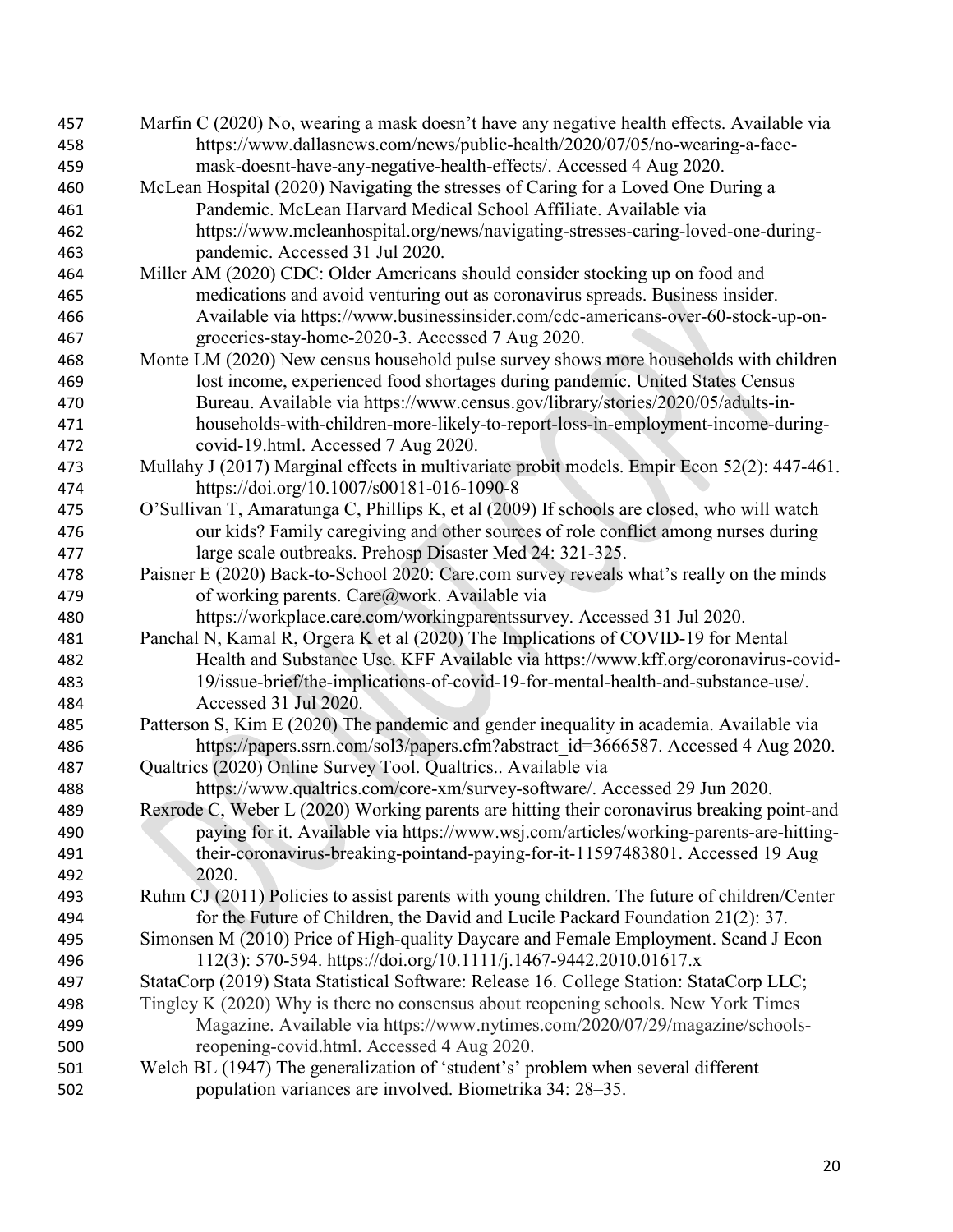| 503 | Winefield HR (2000) Stress reduction for family caregivers in chronic mental illness:    |
|-----|------------------------------------------------------------------------------------------|
| 504 | Implications of a work stress management perspective. Int J Stress Manag 7(3): 193-      |
| 505 | 207.                                                                                     |
| 506 | U.S. Census Bureau, Current Population Survey, 2019 Annual Social and Economic           |
| 507 | Supplement Internet Release Date: November 2019                                          |
| 508 | http://www2.census.gov/programs-surveys/cps/techdocs/cpsmar19.pdf                        |
| 509 | The Economist (2020) The COVID-19 Pandemic is Forcing a Rethink in Macroeconomics.       |
| 510 | Available via https://www.economist.com/briefing/2020/07/25/the-covid-19-                |
| 511 | pandemic-is-forcing-a-rethink-in-macroeconomics. Accessed 31 Jul 2020.                   |
| 512 | The World Bank (2020) The Global Economic Outlook During the COVID-19 Pandemic: A        |
| 513 | Changed World. The World Bank. Available via                                             |
| 514 | https://www.worldbank.org/en/news/feature/2020/06/08/the-global-economic-                |
| 515 | outlook-during-the-covid-19-pandemic-a-changed-world. Accessed 31 Jul 2020.              |
| 516 | U.S. Census Bureau (2020) Annual Estimates of the Resident Population for Selected Age   |
| 517 | Groups by Sex for the United States, States, Counties and Puerto Rico                    |
| 518 | Commonwealth and Municipios: April 1, 2010 to July 1, 2015. 2016                         |
| 519 | Viner R, Russell S, Croker H et al (2020) School closure and management practices during |
| 520 | coronavirus outbreaks including COVID-19: a rapid systematic review. Lancet Child        |
| 521 | Adolesc Health 4(5): 397-404. https://doi.org/10.1016/S2352-4642(20)30095-X              |
| 522 |                                                                                          |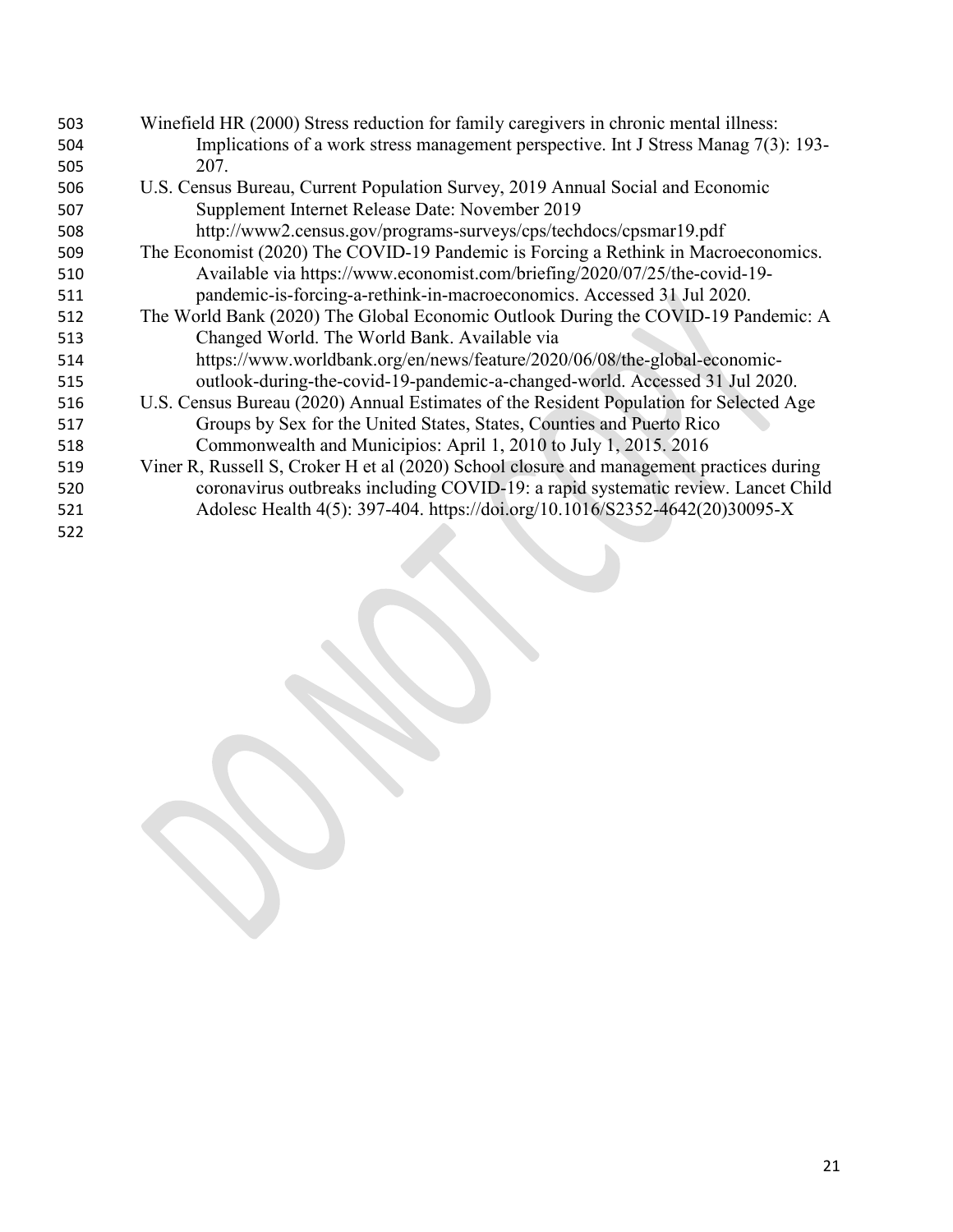| <b>Demographic Variable</b>                                      | <b>Children</b> in<br>the Household | No Children in the<br>Household |
|------------------------------------------------------------------|-------------------------------------|---------------------------------|
|                                                                  | $n = 347$                           | $n = 851$                       |
| Gender                                                           |                                     |                                 |
| Male                                                             | $41^{\Psi}$                         | $50^{\Psi}$                     |
| Female                                                           | $58^{\Psi}$                         | $50^{\Psi}$                     |
| Age                                                              |                                     |                                 |
| 18-24                                                            | 12 <sup>°</sup>                     | 10                              |
| 25-34                                                            | $29^{\Psi}$                         | $13^{\Psi}$                     |
| 35-44                                                            | $30^{\Psi}$                         | $11^{\Psi}$                     |
| 45-54                                                            | $21^{\Psi}$                         | $17^{\Psi}$                     |
| 55-65                                                            | $5^{\Psi}$                          | $22^{\Psi}$                     |
| $65+$                                                            | $3^{\Psi}$                          | $27^{\Psi}$                     |
| Income                                                           |                                     |                                 |
| \$0-\$24,999                                                     | 24                                  | 24                              |
| \$25,000-\$49,999                                                | $19^{\Psi}$                         | $27^{\Psi}$                     |
| \$50,000-\$74,999                                                | $14^{\Psi}$                         | $20^{\Psi}$                     |
| \$75,000-\$99,999                                                | 14                                  | 13                              |
| $$100,000$ and higher                                            | $28^{\Psi}$                         | $16^{\Psi}$                     |
| Education                                                        |                                     |                                 |
| Did not graduate from high school                                | $\overline{4}$                      | $\overline{2}$                  |
| Graduated from high school, Did not attend college               | 29                                  | 29                              |
| Attended College, No Degree earned                               | 25                                  | 23                              |
| Attended College, Associates or Bachelor's Degree earned         | $27^{\Psi}$                         | $33^{\Psi}$                     |
| Attended College, Graduate or Professional Degree earned         | 15                                  | 13                              |
| Region of residence                                              |                                     |                                 |
| Northeast                                                        | 20                                  | 18                              |
| South                                                            | 40                                  | 39                              |
| Midwest                                                          | 20                                  | 22                              |
| West                                                             | 20                                  | 21                              |
| State COVID status                                               |                                     |                                 |
| High number of cases                                             | 66                                  | 68                              |
| High number of cases by population                               | 14                                  | 15                              |
| High increase in cases                                           | 22                                  | 23                              |
| Perceived COVID risk                                             | Mean                                | Mean                            |
|                                                                  | (SD)                                | (SD)                            |
| Someone in my household, or that I frequently spend time,        | 2.919                               | 2.914                           |
| with is at higher risk of complications of COVID-19 <sup>1</sup> | (0.082)                             | (0.053)                         |
| I am in the higher risk group for complications of COVID-        | $2.571^{\Psi}$                      | $2.976^{\,\Psi}$                |
| 19 <sup>1</sup>                                                  | (0.078)                             | (0.052)                         |

523 Table 1. Demographics for respondents who reported children in their household and those that

524 did not report children in their household. Percentage of respondents.

 $\frac{4}{10}$  Indicates the percentage or mean of respondents who indicated they had children in their

526 household and those that did not is statistically different at the <0.05 level

527 Indicated on a scale from 1 (strongly disagree) to 5 (strongly agree).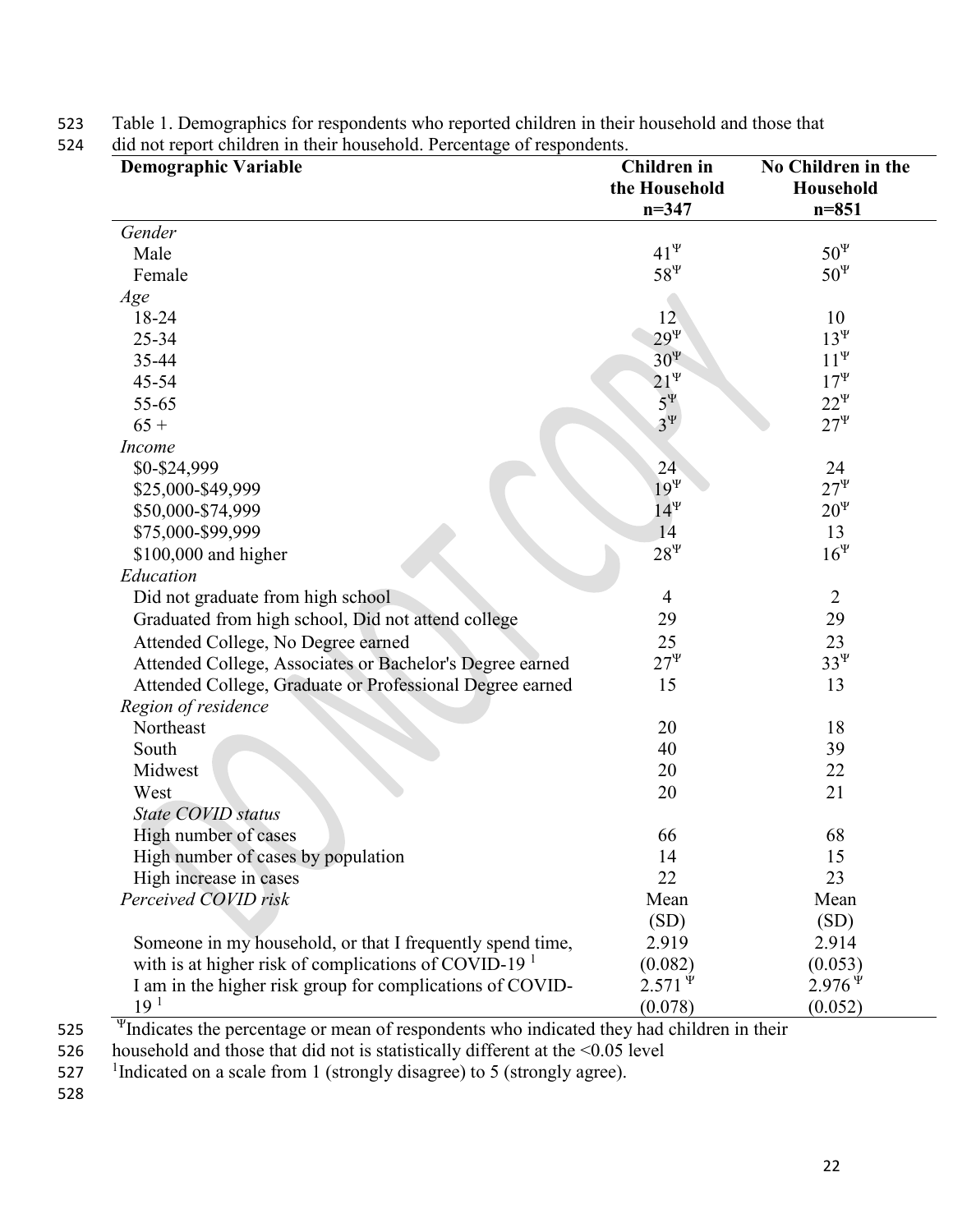|                                                                                             | Children in<br>the<br>Household | No<br>Children in<br>the |
|---------------------------------------------------------------------------------------------|---------------------------------|--------------------------|
|                                                                                             | $N = 347$                       | Household<br>$N = 851$   |
| YES - masks have some potential role in U.S. society related to the spread of viral disease | 82                              | 84                       |
| Wearing a mask helps prevent the spread of COVID-19                                         | $62^{\Psi}$                     | $73^{\Psi}$              |
| Wearing a mask helps prevent me from getting COVID-19                                       | 51                              | 54                       |
| Wearing a mask helps prevent me from spreading COVID-19                                     | $59^{\Psi}$                     | $66^{\Psi}$              |
| Wearing a mask will help prevent future lock-downs in my community related to COVID-19      | $41^{\Psi}$                     | $50^{\Psi}$              |
| There is social pressure in my community to wear a mask                                     | 33                              | 30                       |
| Wearing a mask does not prevent the spread of COVID-19                                      | 16                              | 13                       |
| Wearing a mask has negative health consequences for the mask wearer                         | $17^{\Psi}$                     | $11^{\Psi}$              |

529 Table 2. Comparison between the percentage of respondents with and without children in the household who believe the following 530 statements regarding masks. (Percentage of respondents)

 $\overline{\Psi}$  Indicates the percentage of respondents who indicated there were children in their household and selected yes to that statement is 532 statistically different from the percentage of people who did not indicate there were children in the household and said yes to that 533 statement. <0.05 level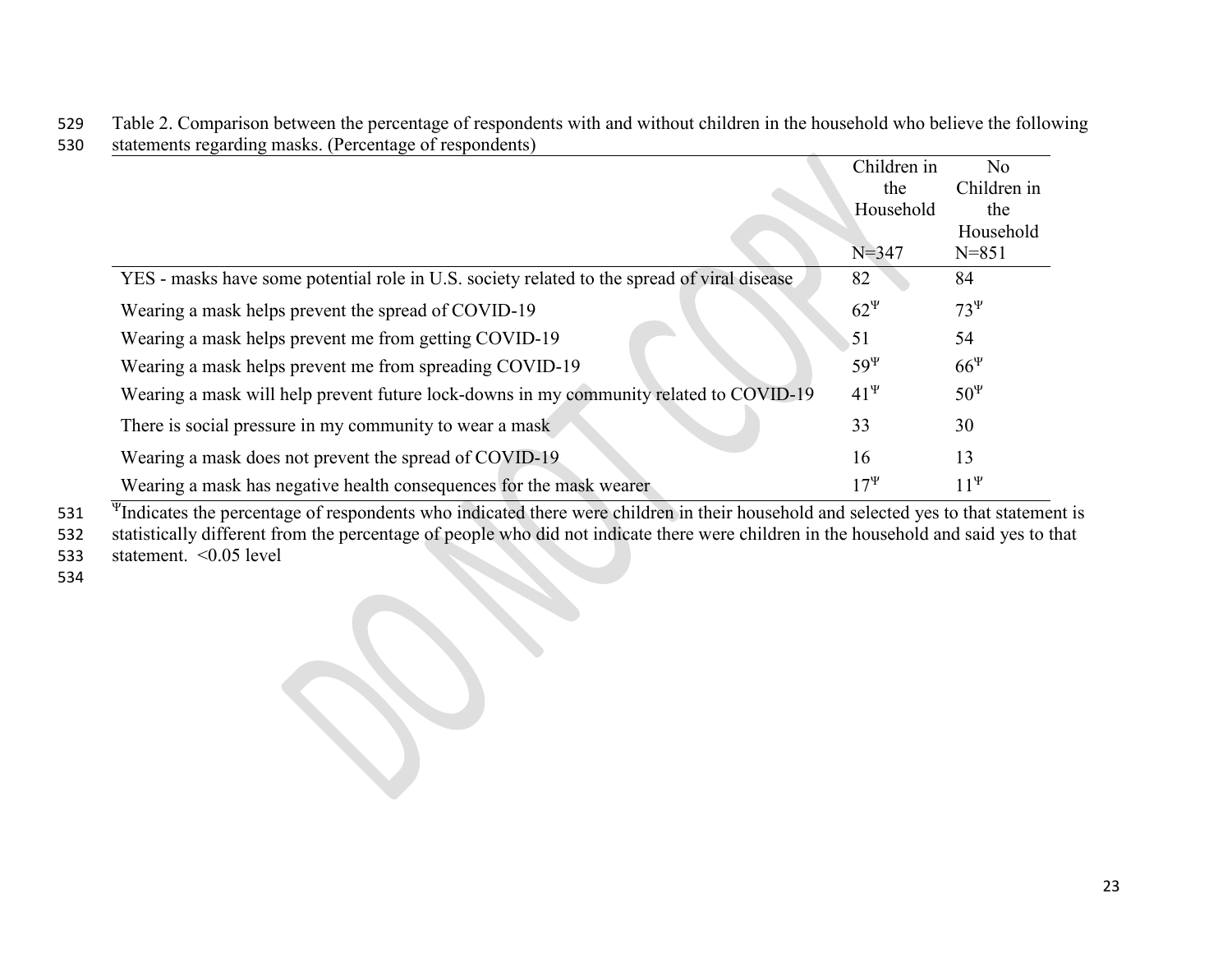535 Table 3. Impact level of COVID-19 on daily life for those who reported children in the household (Kids N=347) and those who did 536 not report children in the household (No Kids N=851) and mean response for both groups for all respondents who did not select does 537 not apply to me (n given in table).

|                                                                        |      | $1$ (Not<br><i>impacted</i> ) |       | $\overline{2}$ |      | 3              |      | 4    |      | 5<br>(Impacted) |      | Does not<br>apply to me | Mean<br>(St Dev)                                             |                                                             |
|------------------------------------------------------------------------|------|-------------------------------|-------|----------------|------|----------------|------|------|------|-----------------|------|-------------------------|--------------------------------------------------------------|-------------------------------------------------------------|
|                                                                        |      | No                            |       | N <sub>o</sub> |      | N <sub>o</sub> |      | No   |      | No              |      | No                      |                                                              | No                                                          |
| Household Activity                                                     | Kids | Kids                          | Kids  | Kids           | Kids | Kids           | Kids | Kids | Kids | Kids            | Kids | Kids                    | Kids                                                         | Kids                                                        |
| Respondents daily activities<br>outside of work/school                 | 6%   | 15%                           | $5\%$ | 10%            | 17%  | 18%            | 26%  | 20%  | 41%  | 28%             | 4%   | 9%                      | $3.93ab$ <sup><math>\Psi</math></sup><br>(1.19)<br>$N = 333$ | $3.40a^{\Psi}$<br>(1.44)<br>$N = 773$                       |
| Ability to buy paper<br>products (e.g., toilet paper,<br>paper towels) | 8%   | 17%                           | 10%   | 10%            | 17%  | 20%            | 28%  | 24%  | 35%  | 27%             | 2%   | $2\%$                   | $3.74b^{4}$<br>(1.26)<br>$N = 339$                           | $3.36a^{\Psi}$<br>(1.42)<br>$N = 833$                       |
| Ability to find meat, milk,<br>and perishable grocery<br>items         | 12%  | 23%                           | 14%   | 17%            | 20%  | 23%            | 27%  | 20%  | 25%  | 14%             | 2%   | $3\%$                   | $3.40c^{\Psi}$<br>(1.33)<br>$N = 341$                        | $2.85b$ <sup><math>\Psi</math></sup><br>(1.38)<br>$N = 826$ |
| Ability to execute travel<br>plans                                     | 7%   | 12%                           | 3%    | 4%             | 13%  | 9%             | 19%  | 12%  | 45%  | 38%             | 13%  | 25%                     | $4.07a^{4}$<br>(1.22)<br>$N = 301$                           | $3.80c^{\Psi}$<br>(1.50)<br>$N = 634$                       |
| Activities related to<br>respondent's work/school                      | 8%   | 17%                           | 6%    | 6%             | 10%  | 9%             | 20%  | 11%  | 46%  | 24%             | 11%  | 33%                     | $4.00a^{\Psi}$<br>(1.30)<br>$N = 309$                        | $3.29a^{\Psi}$<br>(1.62)<br>$N = 571$                       |

538<br>539 <sup>1</sup>Matching letters indicate the mean is statistically different down the column. For example the mean for respondents daily activities outside of work/school is

539 statistically different than ability to find meat, milk and perishable grocery items at the <0.05 level.<br>540 Thdicates the mean is statistically different between those who have children and do not have child:

<sup>Ψ</sup> 540 Indicates the mean is statistically different between those who have children and do not have children for that activity at the <0.05 level.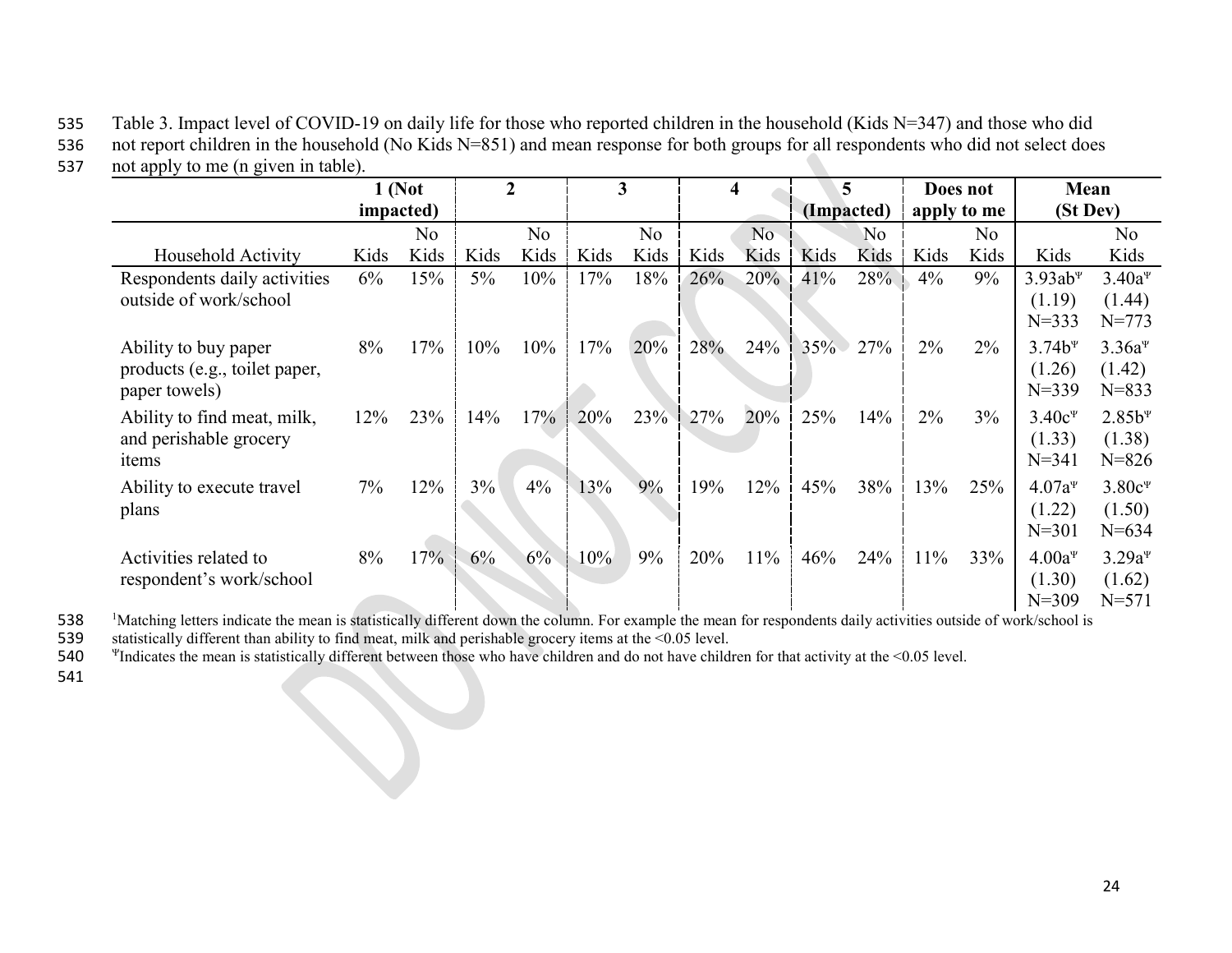|                                   | - 11<br>Respondents<br>daily activities<br>outside of<br>work/school |         | Ability to buy<br>paper products<br>(e.g., toilet<br>paper, paper<br>towels) |         | Ability to find<br>meat, milk, and<br>perishable<br>grocery items |                | Ability to<br>execute travel<br>plans |         | Activities related<br>to respondent's<br>work/school |         |
|-----------------------------------|----------------------------------------------------------------------|---------|------------------------------------------------------------------------------|---------|-------------------------------------------------------------------|----------------|---------------------------------------|---------|------------------------------------------------------|---------|
| $N =$                             | 1106                                                                 |         | 1172                                                                         |         | 1167                                                              |                | 935                                   |         | 880                                                  |         |
| R-squared                         | 0.0882                                                               |         | 0.0511                                                                       |         | 0.078                                                             |                | 0.0825                                |         | 0.1176                                               |         |
| Prob>F                            | < 0.000                                                              |         | < 0.000                                                                      |         | < 0.000                                                           |                | < 0.000                               |         | < 0.000                                              |         |
|                                   | Coef.                                                                | $P-$    | Coef.                                                                        | $P-$    | Coef.                                                             | P <sub>2</sub> | Coef.                                 | $P-$    | Coef.                                                | $P-$    |
|                                   | (SE)                                                                 | Value   | (SE)                                                                         | Value   | (SE)                                                              | Value          | (SE)                                  | Value   | (SE)                                                 | Value   |
| Children present in the household | 0.375                                                                | < 0.000 | 0.272                                                                        | 0.004   | 0.360                                                             | < 0.000        | 0.197                                 | 0.055   | 0.474                                                | < 0.000 |
|                                   | (0.094)                                                              |         | (0.094)                                                                      |         | (0.093)                                                           |                | (0.103)                               |         | (0.110)                                              |         |
| Female                            | 0.350                                                                | < 0.000 | 0.284                                                                        | < 0.000 | 0.273                                                             | 0.001          | 0.010                                 | 0.907   | 0.235                                                | 0.019   |
|                                   | (0.081)                                                              |         | (0.080)                                                                      |         | (0.079)                                                           |                | (0.090)                               |         | (0.100)                                              |         |
| Age                               | $-0.088$                                                             | 0.001   | $-0.070$                                                                     | 0.008   | $-0.146$                                                          | < 0.000        | 0.007                                 | 0.814   | $-0.198$                                             | < 0.000 |
|                                   | (0.026)                                                              |         | (0.026)                                                                      |         | (0.026)                                                           |                | (0.029)                               |         | (0.034)                                              |         |
| Income                            | 0.095                                                                | 0.001   | 0.015                                                                        | 0.597   | $-0.024$                                                          | 0.389          | 0.222                                 | < 0.000 | 0.114                                                | 0.001   |
|                                   | (0.029)                                                              |         | (0.028)                                                                      |         | (0.028)                                                           |                | (0.032)                               |         | (0.036)                                              |         |
| State with high number of cases   | 0.171                                                                | 0.055   | 0.045                                                                        | 0.608   | $-0.000$                                                          | 0.994          | 0.030                                 | 0.763   | 0.308                                                | 0.005   |
|                                   | (0.089)                                                              |         | (0.087)                                                                      |         | (0.086)                                                           |                | (0.098)                               |         | (0.109)                                              |         |
| State with high number of cases   | 0.050                                                                | 0.676   | $-0.201$                                                                     | 0.087   | $-0.160$                                                          | 0.166          | $-0.008$                              | 0.95    | $-0.141$                                             | 0.331   |
| per capita                        | (0.119)                                                              |         | (0.117)                                                                      |         | (0.116)                                                           |                | (0.133)                               |         | (0.145)                                              |         |
| State with high increase in cases | $-0.112$                                                             | 0.257   | $-0.221$                                                                     | 0.024   | $-0.107$                                                          | 0.269          | $-0.038$                              | 0.728   | $-0.154$                                             | 0.212   |
|                                   | (0.099)                                                              |         | (0.098)                                                                      |         | (0.097)                                                           |                | (0.110)                               |         | (0.123)                                              |         |
| Believes masks have a role        | 0.532                                                                | < 0.000 | 0.455                                                                        | < 0.000 | 0.335                                                             | 0.002          | 0.458                                 | < 0.000 | 0.484                                                | < 0.000 |
|                                   | (0.108)                                                              |         | (0.108)                                                                      |         | (0.107)                                                           |                | (0.122)                               |         | (0.131)                                              |         |
| Constant                          | 2.868                                                                | < 0.000 | 3.206                                                                        | < 0.000 | 3.292                                                             | < 0.000        | 2.749                                 | < 0.000 | 3.241                                                | < 0.000 |
|                                   | (0.179)                                                              |         | (0.179)                                                                      |         | (0.176)                                                           |                | (0.197)                               |         | (0.217)                                              |         |

542 Table 4. Ordinary least squares model of the impact of COVID-19 on respondents activities on a scale of 1 (not impacted) 5 543 (impacted). Respondents who indicated the activity applied to them, N given in table.

544 545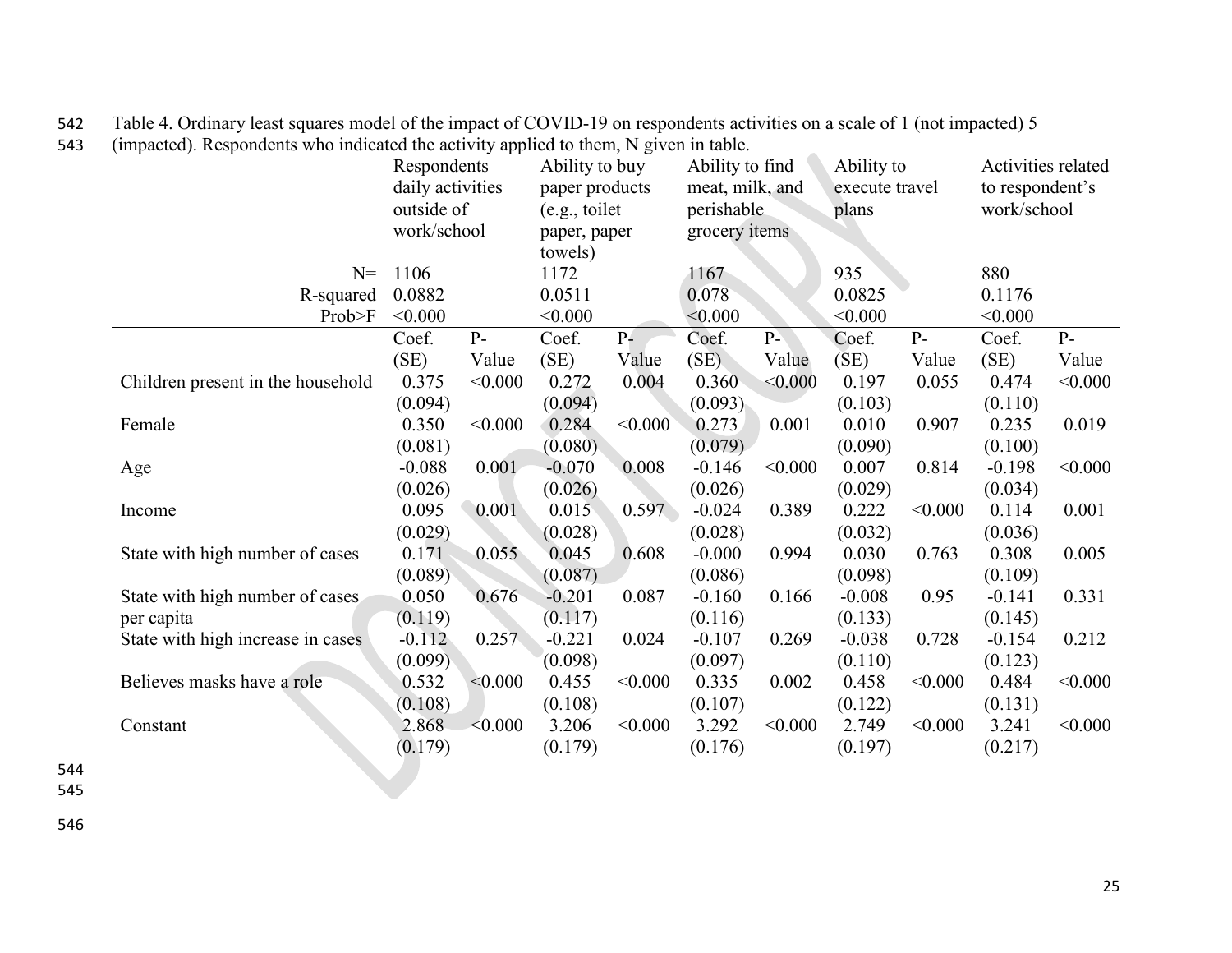|                                                                              | My child was no longer<br>able to attend daycare, stay<br>with a family member etc<br>for childcare |                            | I had to take on schooling<br>activities for my child |                     |                            | I was not able to continue<br>working or had to cut back<br>on work hours due to<br>childcare responsibilities |                     |                            | My childcare and<br>educational routine did not<br>change due to COVID-19 |                     |                            |                                 |
|------------------------------------------------------------------------------|-----------------------------------------------------------------------------------------------------|----------------------------|-------------------------------------------------------|---------------------|----------------------------|----------------------------------------------------------------------------------------------------------------|---------------------|----------------------------|---------------------------------------------------------------------------|---------------------|----------------------------|---------------------------------|
| Pseudo R-squared                                                             | 0.0387                                                                                              |                            |                                                       | 0.0634              |                            |                                                                                                                | 0.0660              |                            |                                                                           | 0.0231              |                            |                                 |
| Prob>Chi squared 0.0111                                                      |                                                                                                     |                            |                                                       | < 0.000             |                            |                                                                                                                | < 0.000             |                            |                                                                           | 0.0231              |                            |                                 |
|                                                                              | Coefficient<br>(SE)                                                                                 | Marginal<br>effect<br>(SE) | $P-$<br>value <sup>2</sup>                            | Coefficient<br>(SE) | Marginal<br>effect<br>(SE) | $\overline{P}$<br>value <sup>2</sup>                                                                           | Coefficient<br>(SE) | Marginal<br>effect<br>(SE) | $P-$<br>value <sup>2</sup>                                                | Coefficient<br>(SE) | Marginal<br>effect<br>(SE) | $P-$<br>value<br>$\overline{2}$ |
| Female                                                                       | $-0.100$<br>(0.163)                                                                                 | 0.028<br>(0.045)           | 0.541                                                 | 0.309<br>(0.147)    | 0.123<br>(0.058)           | 0.035                                                                                                          | $-0.094$<br>(0.160) | 0.032<br>(0.054)           | 0.558                                                                     | $-0.079$<br>(0.162) | 0.022<br>(0.047)           | 0.629                           |
| Age                                                                          | $-0.159$<br>(0.073)                                                                                 | $-0.044$<br>(0.020)        | 0.028                                                 | 0.283<br>(0.064)    | 0.113<br>(0.025)           | < 0.000                                                                                                        | $-0.292$<br>(0.074) | 0.098<br>(0.025)           | < 0.000                                                                   | $-0.098$<br>(0.069) | 0.028<br>(0.020)           | 0.154                           |
| Income                                                                       | 0.140<br>(0.054)                                                                                    | 0.038<br>(0.015)           | 0.010                                                 | $-0.034$<br>(0.049) | 0.013<br>(0.019)           | 0.486                                                                                                          | $-0.049$<br>(0.054) | 0.016<br>(0.018)           | 0.361                                                                     | 0.070<br>(0.054)    | 0.020<br>(0.015)           | 0.195                           |
| COVID-19 impact<br>on daily activities<br>outside of work <sup>1</sup>       | 0.100<br>(0.070)                                                                                    | 0.027<br>(0.019)           | 0.154                                                 | 0.138<br>(0.060)    | 0.055<br>(0.024)           | 0.022                                                                                                          |                     |                            |                                                                           | $-0.141$<br>(0.064) | 0.040<br>(0.018)           | 0.027                           |
| COVID-19 impact<br>on activities related<br>to your work/school <sup>1</sup> |                                                                                                     |                            |                                                       |                     |                            |                                                                                                                | 0.145<br>(0.064)    | 0.048<br>(0.021)           | 0.024                                                                     |                     |                            |                                 |
| Constant                                                                     | $-1.002$<br>(0.431)                                                                                 |                            |                                                       | $-1.637$<br>(0.378) |                            |                                                                                                                | 0.143<br>(0.393)    |                            |                                                                           | $-0.055$<br>(0.389) |                            |                                 |

| 547 | Table 5. Individual probit models of child related occurrences due to COVID-19 |  |  |  |  |
|-----|--------------------------------------------------------------------------------|--|--|--|--|
|-----|--------------------------------------------------------------------------------|--|--|--|--|

548  $\frac{1}{2}$  On a scale of 1 (not impacted) 5 (impacted)

549  $\frac{2}{\pi}$  This is the p-value of the marginal effect